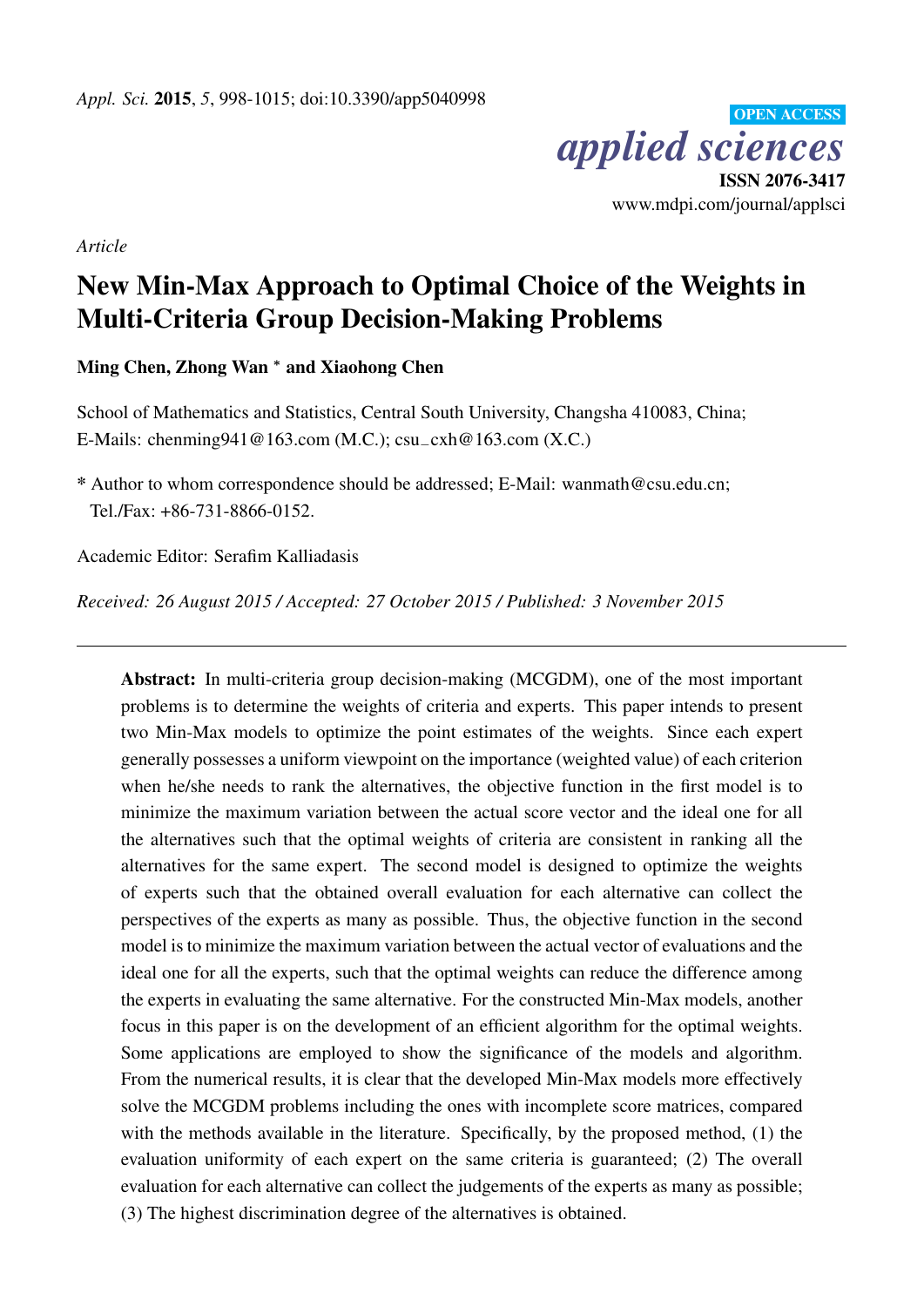Keywords: group decision-making; Min-Max model; algorithm; optimal weights; nonlinear program

# 1. Introduction

Multi-criteria group decision-making (MCGDM) is a familiar decision activity, such as investment decision-making, medical diagnosis, personnel examination and military system efficiency evaluation (see [\[1\]](#page-16-0)). In MCGDM, different experts usually give different judgments on some alternatives over a set of evaluation criteria, which are used to rank the alternatives.

Denote  $A_i$  and  $C_j$ ,  $i = 1, 2, \dots, n$ ,  $j = 1, 2, \dots, m$ , the alternatives i and the criterion j, respectively. An MCGDM problem with  $n$  alternatives,  $p$  experts and  $m$  criteria can be mathematically described as follows. Let  $x_{ij}^k$  be the k-th expert's evaluation on the *i*-th alternative by the *j*-th criterion, where  $k = 1, 2, \dots, p$ . We call  $X_k = (x_{ij}^k)_{n \times m}$ ,  $k = 1, 2, \dots, p$ , the score matrices.  $u^k = (u_1^k, u_2^k, \dots, u_m^k)$ is a given vector, where  $u_j^k$  is referred to as the weight of the j-th criterion by the k-th expert. Let  $w = (w_1, w_2, \dots, w_p)$  be a given weight of the experts, whose component reflects the importance of the evaluation of the  $k$  expert. Then, an overall evaluation of alternative  $i$  is obtained by:

<span id="page-1-1"></span>
$$
S_i = \sum_{k=1}^p a_{ik} w_k,\tag{1}
$$

where:

<span id="page-1-0"></span>
$$
a_{ik} = \sum_{j=1}^{m} x_{ij}^{k} u_{j}^{k}.
$$
 (2)

It is clear that the weight vectors  $u^k$  and w play a fundamental role in ranking the preference of the alternatives on the basis of the given matrices  $X_k$ ,  $k = 1, 2, \dots, p$ . However, the determination of the weight vectors has been regarded as one of the main difficulties in solving the MCGDM problem.

In the existing results, the methods to specify the weight vectors can be classified as the subjective and objective ones. For example, Ramanathan and Ganesh in [\[2\]](#page-16-1) presented a simple method, which uses the decision-makers' own subjective opinions to calculate the expert's weights. In [\[3\]](#page-16-2), Parreiras *et al*. proposed a flexible consensus scheme to establish the order. Bodily in [\[4\]](#page-16-3) established another decision-making term to give weights to the initial decision-making members and worked out the weights by measuring the additional preference value deviations. Xu in [\[5\]](#page-16-4) improved Bodily's method and proposed a more direct method to calculate the weights. Since the above methods are associated with the experience of the decision-makers, they basically belong to the subjective method. However, we should reduce decision bias and improve the objectiveness of decision-making although, experience is an important reference.

In contrast, as an objective method, the obvious feature is to choose the suitable weights on the basis of computational models, which can mine useful information from the score matrices. For example, in [\[6\]](#page-16-5), the variation coefficient method was presented to choose the weights of criteria by calculating the standard deviation. The entropy-based method (EBM) was proposed in [\[7\]](#page-16-6) to calculate the weights of criteria based on the concept of entropy. In [\[8\]](#page-16-7), a distance-based group decision-making methodology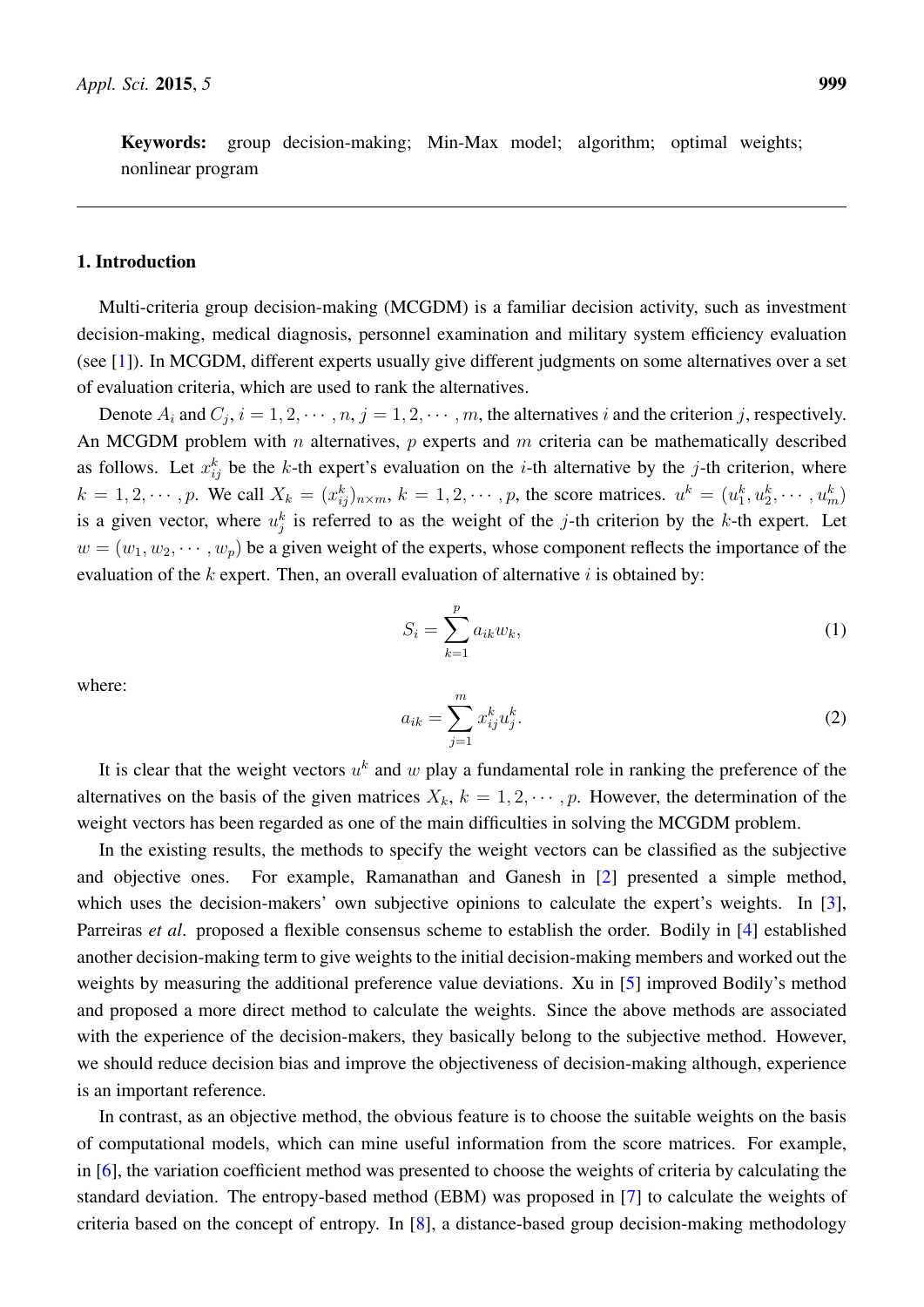was proposed to solve unconventional multi-person multi-criteria emergency decision-making problems. The above three methods are designed to obtain the weights, such that the degree of discrimination and deviation from each alternative is improved. Since the weights in these methods are determined directly based on the data themselves, they are relatively objective and against the possible bias of the decision-maker. However, the existing objective methods seem to neglect the fact that each expert holds a uniform viewpoint of the importance (weights) of each criterion when he/she needs to rank all the alternatives.

For an MCGDM problem with incomplete information on attribute weights, linear programming models were established to find the compromise weights in [\[9](#page-17-0)[,10\]](#page-17-1). By virtue of the notion of the significance degree, a zero-one mixed integer linear programming model was constructed in [\[11\]](#page-17-2) to identify the weights. In [\[12\]](#page-17-3), a linear programming model was also constructed to obtain the weights for the MCGDM problem with imprecise information.

In some existing results available in the literature, it is also often that the subjective judgment and the objective model are combined to choose the weight vectors. For example, Herrera *et al*. in [\[13\]](#page-17-4) proposed a linguistic ordered weighted averaging operator to calculate the weights. In [\[14\]](#page-17-5), there were four different operators presented. Honert in [\[15\]](#page-17-6) presented the so-called REMBRANDT method (ratio estimation in magnitudes of decibels to rate alternatives which are non-dominated) to determine the weights. Actually, the REMBRANDT method is a combination of AHP (Analytic Hierarchy Process) and the sample multi-attribute rating technique (SMART) to quantify the decision-makers' experiences. The linguistic probabilistic weighted average (LPWA) was presented in [\[16\]](#page-17-7).

In addition, the above methods have also been extended to solve uncertain group decision-making problems. For example, in [\[17\]](#page-17-8), a model was constructed by maximizing the comprehensive membership coefficient to determine the weights of decision-makers, as the expert's score matrices are involved with intuitionistic interval fuzzy information. The basic idea is to determine the weights by different definitions on the degree of discrimination and deviation, as done in a certain environment (see [\[18,](#page-17-9)[19\]](#page-17-10)).

In summary, compared to the objective method, subjective judgment is often deemed a possible threat to the fairness of ranking in practice. However, as for an objective method, it is still a challenging task to construct a more reasonable computational model to mine the information from the score matrices.

Different from all the methods mentioned above, it is noted that in  $[20,21]$  $[20,21]$ , a so-called robust portfolio modeling (RPM) method was presented to solve the multi-criterion project portfolio problems without the determination of weights in advance. However, compared to the first type of methods, RPM needs an efficient algorithm to find all the non-dominated portfolios to compute the core index of each portfolio. As pointed out in [\[20\]](#page-17-11), the search for all the non-dominated portfolios is far more difficult than the solution of a knapsack problem. Thus, no polynomial-time algorithm exists in general to find the optimal project portfolio.

Owing to the advantage of the methods with predetermined weights in MCGDM, instead of the RPM approach, this paper intends to present two Min-Max optimization models to determine the weights of criteria and experts, respectively. In addition, based on the existing smooth optimization techniques, efficient and convergent algorithms will also be developed to solve the Min-Max problems in this paper. It is clear that with the optimal point estimates of weights, the complexity in solving the problem of ranking the alternatives is greatly reduced.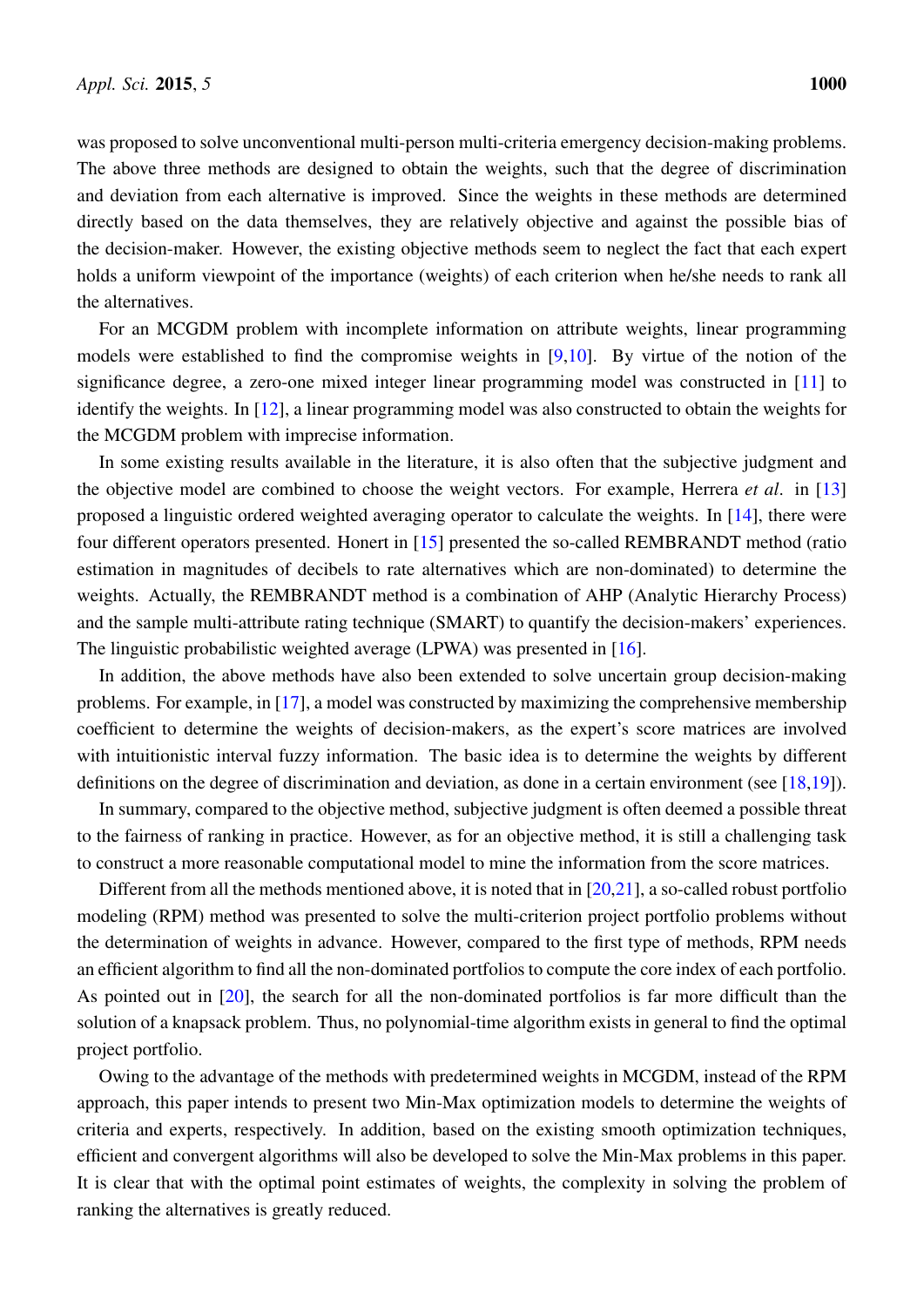Specifically, to choose the weights of criteria, we will take into consideration the uniform viewpoint possessed by the same expert on the importance (weighted value) of each criterion when he/she needs to rank all the alternatives. Examples will be constructed to show the difference between our method and the ones available in the literature, which are based on the degree of discrimination and deviation from each alternative. On the other hand, the weights of experts will be optimized such that the overall score of each alternative, calculated by the obtained weights, can collect the perspectives of the experts as many as possible. In this case, the objective function is to minimize the maximal variation between the actual and ideal score vectors of the  $p$  experts, such that the optimal weights can reduce the difference among the experts in evaluating the same alternative. Finally, applications of the models will be employed to show the significance of the models and algorithm.

The rest of paper is organized as follows. In next section, two Min-Max models are constructed to optimize the weight vectors. Section [3](#page-5-0) is devoted to the solution method of the Min-Max models. In Section [4,](#page-8-0) the significance of the proposed approach is shown by its applications. Specifically, some comparisons will be made with the other methods available in the literature. Final remarks are given in the last section.

# <span id="page-3-1"></span>2. Min-Max Models for Determination of Weights

In this section, two Min-Max models are constructed to optimize the choice of weight vectors.

## *2.1. Min-Max Model for the Weights of Criteria*

Since any expert should possess a uniform viewpoint on the importance (weight) of each criterion when he/she ranks all the alternatives, the objective function in the first model is to minimize the maximum variation between the actual score vector and the ideal one for all the alternatives such that the optimal weights of criteria are consistent in ranking all the alternatives for the same expert. For example, if an expert is asked to evaluate the academic output of some professors by two criteria: (1) the results in scientific research, such as the number of journal articles, and (2) the completed assignments in teaching, then in evaluating each professor, the expert uses the same weights in principle for the above two evaluation criteria.

Mathematically, for the given expert k, the above idea can be specified by constructing the following nonlinear optimization model:

<span id="page-3-0"></span>
$$
\min_{u^k} \max_{1 \le i \le n} \left\{ \sum_{j=1}^m \left( x_{ij}^k - u_j^k \sum_{j=1}^m x_{ij}^k \right)^2 \right\}
$$
\n
$$
\text{s.t.} \sum_{j=1}^m u_j^k = 1,
$$
\n
$$
0 \le u_j^k \le 1, \ j = 1, 2, \cdots, m.
$$
\n(3)

It is noted that there have been three main methods to determine the weights of criteria in the literature, which include the variation coefficient method (VCM) in [\[6\]](#page-16-5), the entropy-based method (EBM) was proposed to calculate the weights of criteria in [\[7\]](#page-16-6) and the distanced-based method (DBM) in [\[8\]](#page-16-7). In order to facilitate a comparison between Model [\(3\)](#page-3-0) and these three methods, we will summarize these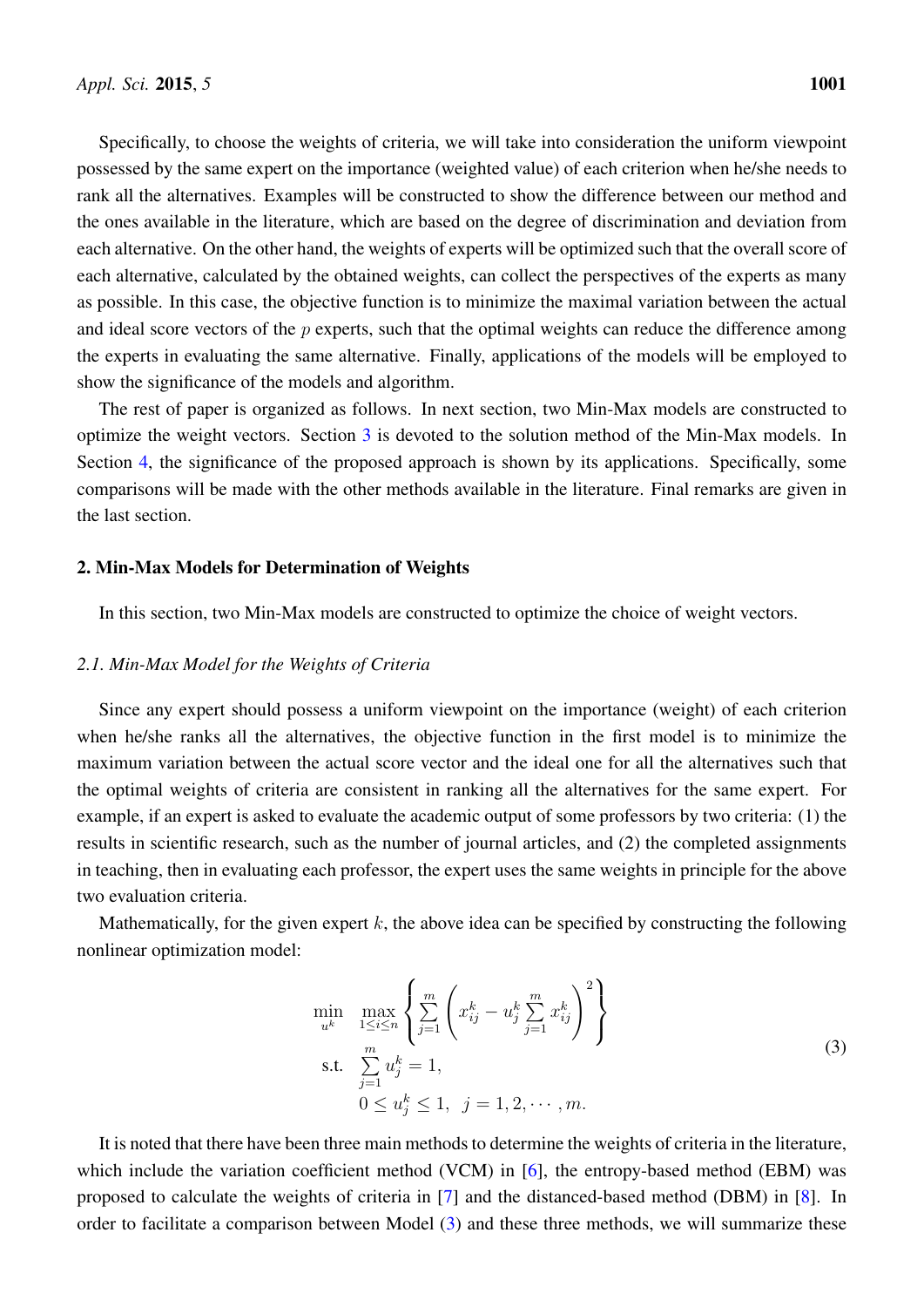methods in detail in Appendix and show that the weights determined by any one of the above three methods are not the solution of Model [\(3\)](#page-3-0) in general. In other words, these methods cannot guarantee the uniformity of the importance (weights) of a criterion for the same expert.

Actually, in the case study given in Section [4,](#page-8-0) we first obtain the weights of the criteria by different methods (see Table  $3$  in Section [4\)](#page-8-0). Then, we compute the values of the objective function in  $(3)$ corresponding to these weights for all four methods, respectively.

<span id="page-4-0"></span>In Table [1,](#page-4-0)  $DM_i$ ,  $i = 1, 2, 3$ , denote the *i*-th decision-maker. From the results in Table 1, it is clear that the uniformity degree of the objective function in Model [\(3\)](#page-3-0) is different for the four methods. The last row in Table [1](#page-4-0) indicates that the uniformity obtained by our method (denoted by Min-Max in Table [1\)](#page-4-0) is the most satisfactory compared to the other three methods.

| Methods                   | $DM_1$ $DM_2$ $DM_3$ |               |        |
|---------------------------|----------------------|---------------|--------|
| <b>VCM</b>                |                      | 0.1096 0.2091 | 0.2168 |
| <b>EBM</b>                |                      | 0.2656 0.3655 | 0.3057 |
| <b>DBM</b>                |                      | 0.0631 0.0489 | 0.1099 |
| Min-Max $0.0124$ $0.0222$ |                      |               | 0.0423 |

Table 1. Uniformity of the criteria's importance.

## *2.2. Min-Max Model for the Weights of Experts*

We are now in a position to design a model to optimize the weights of experts.

Since the obtained overall evaluation for each alternative should collect the judgments of the experts as many as possible, the objective function is to minimize the maximum variation between the actual vector of evaluations and the ideal one for the  $p$  experts, such that the optimal weights can reduce the difference of the experts in evaluating the same alternative.

Mathematically, the optimization model for the choice of the weights of experts reads:

<span id="page-4-1"></span>
$$
\min_{w} \max_{1 \le k \le p} \left\{ \sum_{i=1}^{n} \left( a_{ik} - \sum_{k=1}^{p} w_k a_{ik} \right)^2 \right\}
$$
\ns.t.

\n
$$
\sum_{k=1}^{p} w_k = 1,
$$
\n
$$
0 \le w_k \le 1, \quad k = 1, 2, \cdots, p.
$$
\n(4)

It is noted that in [\[8\]](#page-16-7), Yu and Lai recently proposed a distance-based optimization approach for the determination of the weights of experts. The objective function is to minimize the sum of the squared distance from one decision result to another, such that a maximum agreement is achieved. Specifically, for the *i*-th alternative, the squared distance between experts s and t is defined by:

$$
d_{st}^{2} = \sum_{i=1}^{n} (a_{is}w_s - a_{it}w_t)^2, \ \ s, t = 1, 2, \cdots, p,
$$
\n(5)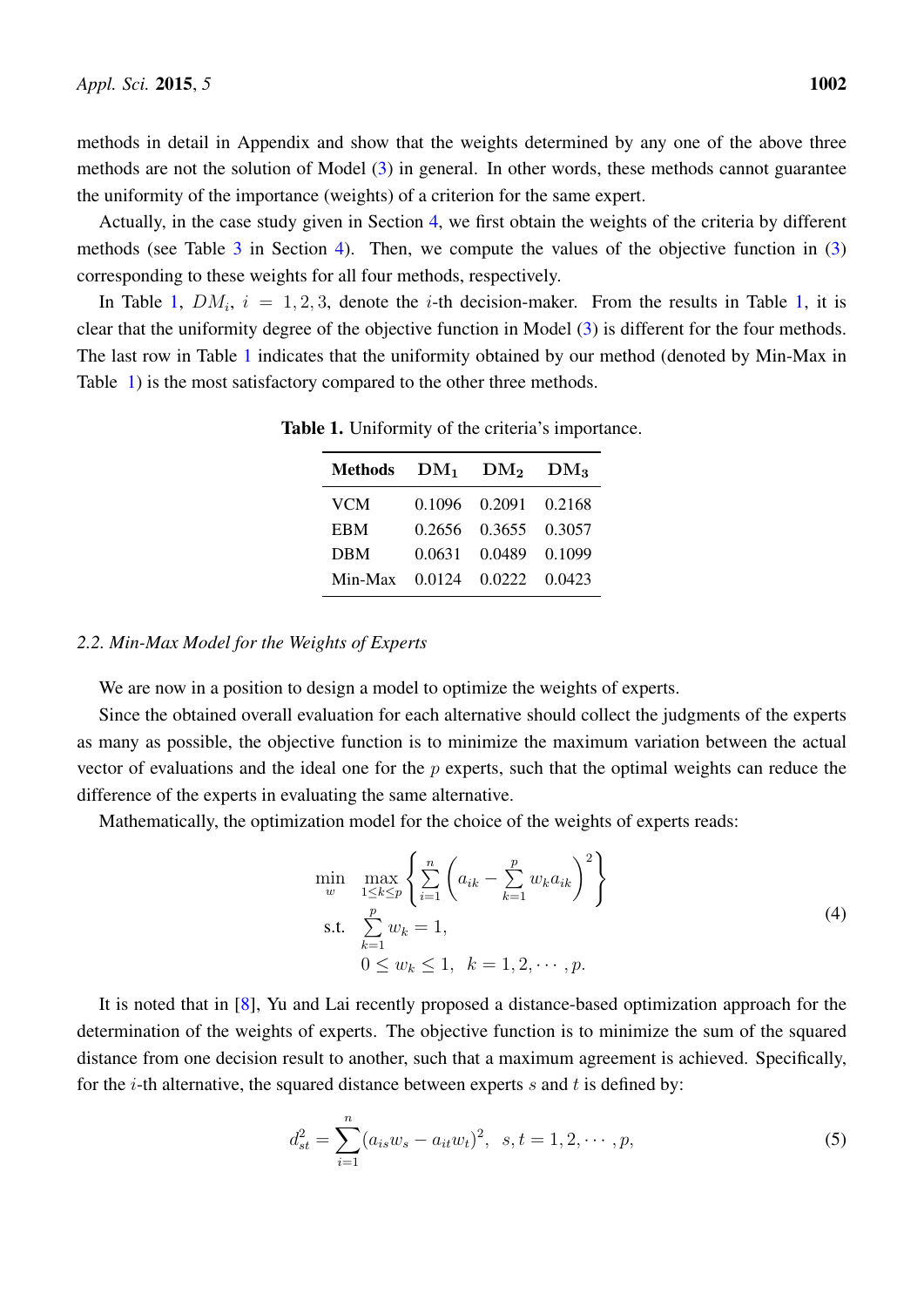where  $i = 1, 2, \dots, n$ . Using this squared distance, the following optimization model is constructed in [\[8\]](#page-16-7) to determine the weights:

<span id="page-5-1"></span>
$$
\min_{w} D
$$
  
s.t. 
$$
\sum_{k=1}^{p} w_p = 1,
$$
  

$$
0 \le w_k \le 1,
$$
 (6)

where:

$$
D = \sum_{u=1, u \neq v}^{p} \sum_{v=1}^{p} d_{uv}^{2} = \sum_{u=1, u \neq v}^{p} \sum_{v=1}^{p} \sum_{i=1}^{n} (a_{iu} w_u - a_{iv} w_v)^2.
$$
 (7)

Remark 1. We can show that Model [\(4\)](#page-4-1) is not equivalent to Model [\(6\)](#page-5-1). Actually, in Section [4.2,](#page-9-0) we will show that the weights of experts are different for the same score matrix of the alternatives from each expert.

## <span id="page-5-0"></span>3. Min-Max Approach to MCGDM Problems

In this section, we will first develop an efficient algorithm to solve Models [\(3\)](#page-3-0) and [\(4\)](#page-4-1) on the basis of the properties of the models. Then, we will present the computer procedure to solve the MCGDM problem.

## *3.1. Efficient Algorithm for the Min-Max Models*

In general, it is not easy to find a solution for a constrained Min-Max problem. We now develop an efficient algorithm to solve Models [\(3\)](#page-3-0) and [\(4\)](#page-4-1).

Define a function  $F: R^m \to R$ . For any  $u^k \in R^m$ ,

$$
F(u^k) = \max_{1 \le i \le n} \{f_i(u^k)\},
$$

where  $f_i: R^m \to R$ , given by:

$$
f_i(u^k) = \sum_{j=1}^m \left( x_{ij}^k - u_j^k \sum_{j=1}^m x_{ij}^k \right)^2.
$$
 (8)

It is clear that  $f_i$ ,  $i = 1, 2, \dots, n$ , are smooth quadratic functions in  $u \in R^m$ .

Clearly, we can write Model [\(3\)](#page-3-0) in a compact form.

<span id="page-5-2"></span>
$$
\begin{array}{ll}\n\text{min} & F(u^k) \\
\text{s.t.} & l(u^k) \le 0, \ u^k \in R^m,\n\end{array} \tag{9}
$$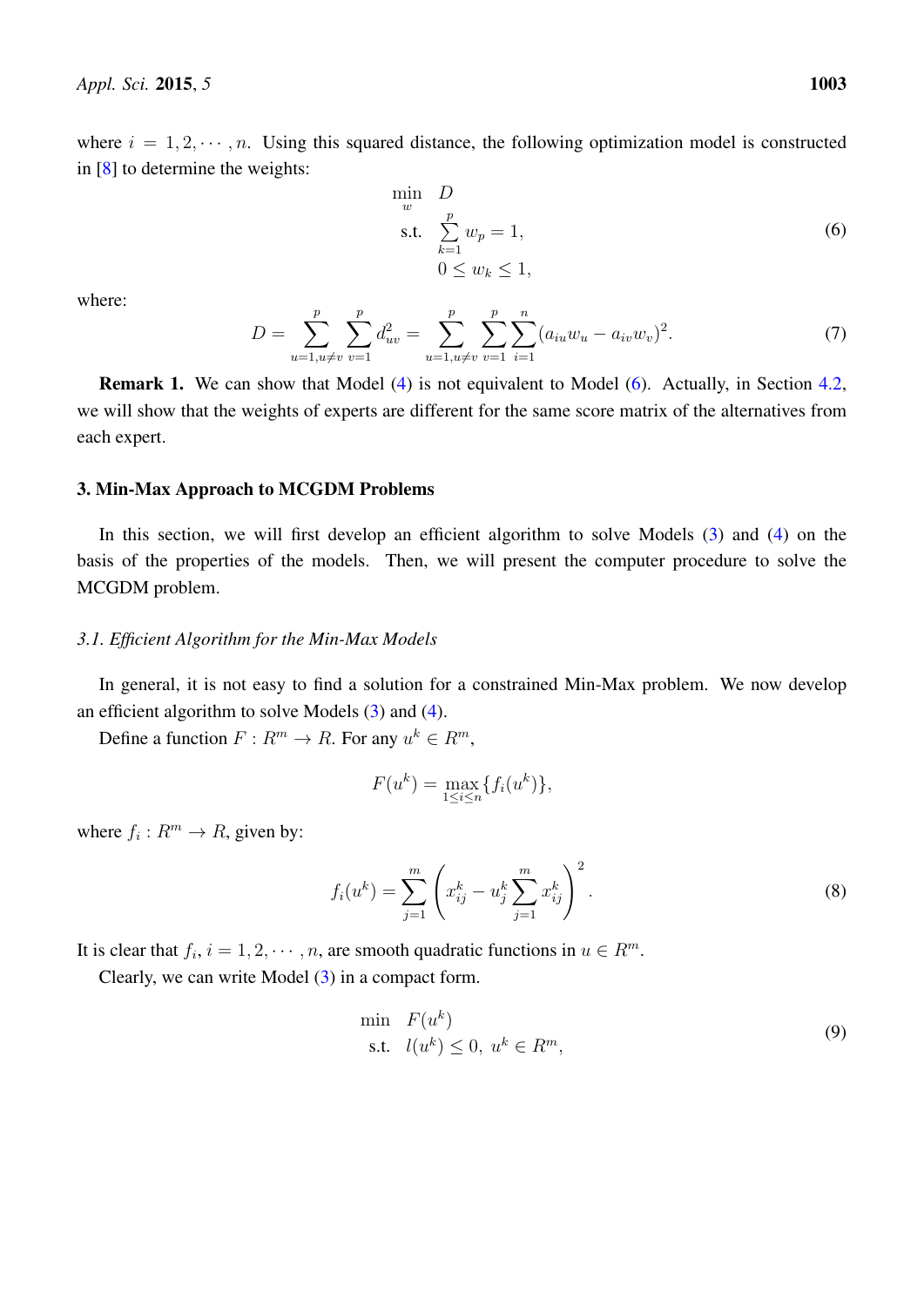where  $l : R^m \to R^{2m+2}$ , specified by:

$$
l(u^{k}) = \begin{pmatrix} \sum_{j=1}^{m} u_{j}^{k} - 1\\ 1 - \sum_{j=1}^{m} u_{j}^{k} \\ -u_{1}^{k} \\ -u_{1}^{k} \\ \vdots \\ -u_{m}^{k} \\ u_{1}^{k} - 1 \\ \vdots \\ u_{m}^{k} - 1 \end{pmatrix} .
$$
 (10)

For Model  $(9)$ , we define:

$$
F(u^k, t) = \theta_{1t} \ln \sum_{i=1}^n e^{f_i(u^k)/(\theta_1 t)}, \quad G(u^k, t) = \theta_{2t} \ln \sum_{\kappa=1}^{2m+2} e^{l_\kappa(u^k)/(\theta_2 t)},
$$

where  $t > 0$  is a given perturbation parameter. As  $t \to 0$ , the solution of the following unconstrained optimization problem tends to that of Model [\(9\)](#page-5-2):

<span id="page-6-1"></span>
$$
\min L(u^k, t) = F(u^k, t) - t \ln(-G(u^k, t)).
$$
\n(11)

Similarly, we define a function  $H : R^p \to R$ , specified by:

$$
H(\omega) = \max_{1 \le k \le p} \{ h_k(\omega) \},
$$

where  $h_k: R^p \to R$ , and for any  $\omega \in R^p$ ,

$$
h_k(\omega) = \sum_{i=1}^n \left( a_{ik} - \sum_{k=1}^p \omega_k a_{ik} \right)^2.
$$
 (12)

It is clear that  $h_k$ ,  $k = 1, 2, \dots, p$ , are smooth quadratic functions in  $\omega \in R^p$ .

We write Model  $(4)$  in a compact form.

<span id="page-6-0"></span>
$$
\min H(\omega)
$$
  
s.t.  $\Phi(\omega) \le 0, \ \omega \in R^p,$  (13)

where  $\Phi: R^p \to R^{2p+2}$ , specified by:

$$
\Phi(\omega) = \begin{pmatrix}\n\sum_{k=1}^{p} \omega_k - 1 \\
1 - \sum_{k=1}^{p} \omega_k \\
-\omega_1 \\
\vdots \\
-\omega_p \\
\omega_1 - 1 \\
\vdots \\
\omega_p - 1\n\end{pmatrix} . \tag{14}
$$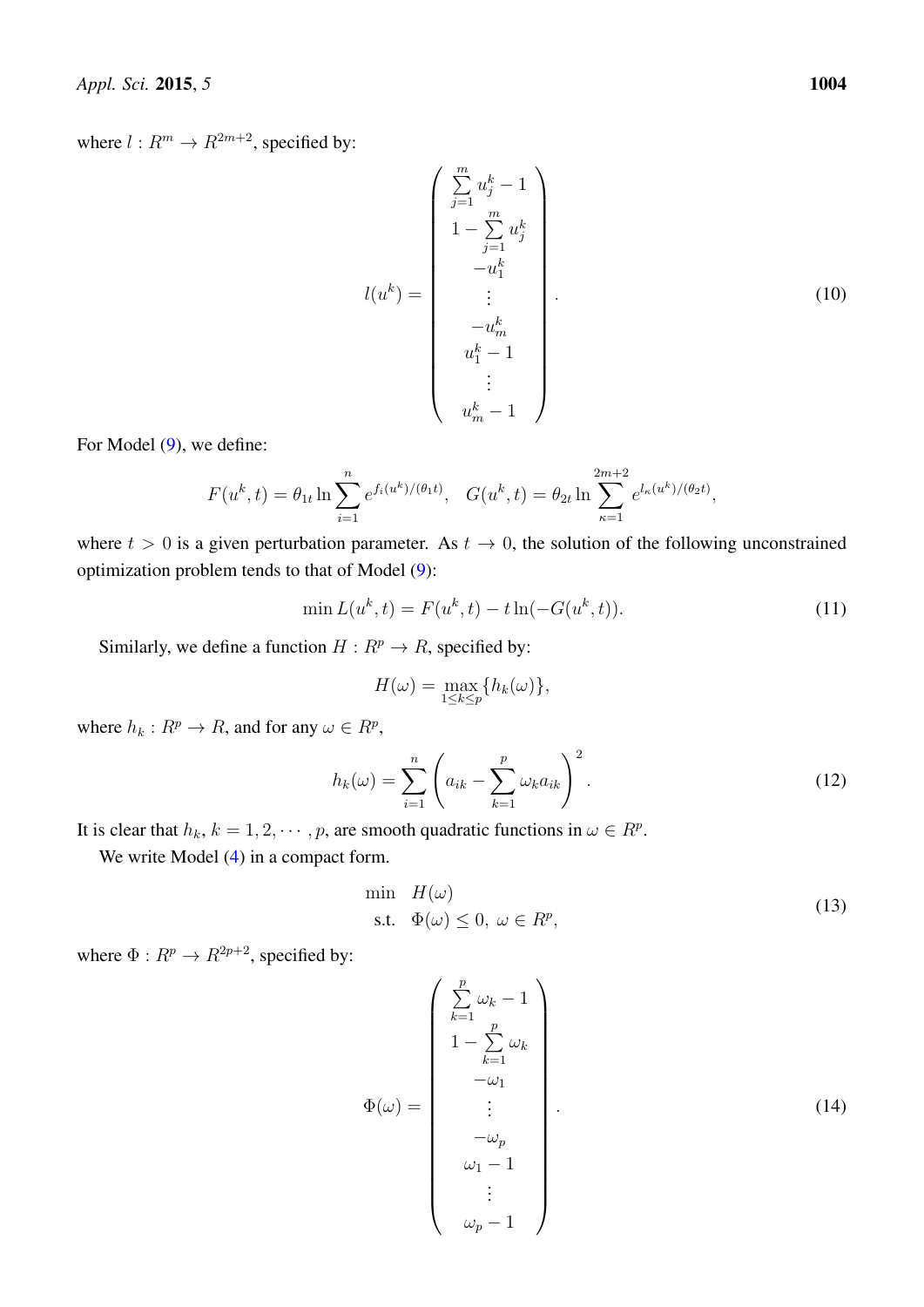For Model  $(13)$ , we define:

$$
F(\omega, t) = \theta_{1t} \ln \sum_{k=1}^{p} e^{h_k(\omega)/(\theta_1 t)}, \quad G(\omega, t) = \theta_{2t} \ln \sum_{\kappa=1}^{2p+2} e^{\Phi_{\kappa}(\omega)/(\theta_2 t)},
$$

As  $t \to 0$ , we can obtain an approximate solution of Model [\(13\)](#page-6-0) by solving the following unconstrained optimization problem:

<span id="page-7-0"></span>
$$
\min L(\omega, t) = F(\omega, t) - t \ln(-G(\omega, t)).\tag{15}
$$

With the above preparation, we are now in a position to state the following framework of the algorithm to solve the optimization Models [\(9\)](#page-5-2) and [\(13\)](#page-6-0).

<span id="page-7-1"></span>Algorithm 1. *Step 0. Given an initial guess of solution*  $x_0$ , choose  $0 < t < 1$ ,  $0 < \theta_1 \leq 1$ ,  $0 < \theta_2 \leq 1$ . *Set*  $\nu := 0$ *.* 

*Step 1. Solve Problem [\(11\)](#page-6-1) (or Problem [\(15\)](#page-7-0)) by the modified conjugate gradient algorithms in* [\[22](#page-17-13)[–24\]](#page-17-14). Its optimal solution is referred to as  $u^{k*}$  (or  $\omega^*$ ),  $k = 1, 2, \cdots, p$ .

*Step 2. If*  $u^{k*}$  *and*  $\omega^*$  *are the solutions of Models [\(9\)](#page-5-2) and [\(13\)](#page-6-0), then the algorithm stops. Otherwise, go to Step 3.*

*Step 3. Set*  $\nu := \nu + 1$ ,  $t := t^{\nu}$ *. Go to Step 1.* 

Remark 2. In the practical implementation of Algorithm [1,](#page-7-1) if the optimal solution of Problem [\(11\)](#page-6-1) at the v-th iteration, being referred to as  $u^{k*}(\nu)$ , approximately satisfies the constraints in Model [\(9\)](#page-5-2), and the difference of the optimal solutions corresponding to  $\nu$  and  $\nu - 1$  satisfies  $||u^{k*}(\nu) - u^{k*}(\nu - 1)|| \le$  $0.5 \times 10^{-4}$  $0.5 \times 10^{-4}$  $0.5 \times 10^{-4}$ , then Algorithm 1 stops.

#### *3.2. Min-Max Approach to MCGDM*

With Algorithm [1,](#page-7-1) we are in a position to state a computer procedure to solve the MCGDM problems.

#### <span id="page-7-2"></span>Algorithm 2. *(*Min-Max algorithm for MCGDM)

*Step 0 (Initialization). Input the given score matrices*  $X_k = (x_{ij}^k) \in R^{n \times m}$ ,  $k = 1, 2, \cdots, p$ .

*Step 1 (Weights of criteria). Solve Model [\(3\)](#page-3-0) by implementing Algorithm [1](#page-7-1) to obtain the weights of* the criteria of each expert. The optimal solution is referred to as  $u^k$  for Expert  $k$ .

*Step 2 (Overall scores of alternatives from each expert). By [\(2\)](#page-1-0), compute the overall scores of Alternative i* given by Expert k,  $i = 1, 2, \cdots, n$ ,  $k = 1, 2, \cdots, p$ .

*Step 3 (Weights of experts). Solve Model [\(4\)](#page-4-1) by implementing Algorithm [1](#page-7-1) to obtain the weights of experts. The optimal solution is referred to as*  $\omega^k$ ,  $k = 1, 2, \cdots, p$ .

*Step 4 (Final scores of alternatives).* By [\(1\)](#page-1-1), compute the final scores of Alternatives i,  $i = 1, 2, \dots, n$ , *such that the ranking value of each alternative is obtained.*

Remark 3. It is easy to see that the methods to determine the weight vectors of criteria and experts in Algorithm [2](#page-7-2) are different from any other ones available in the literature. In next section, we shall further show the advantages, as well as some new ideas being incorporating into the construction of the models.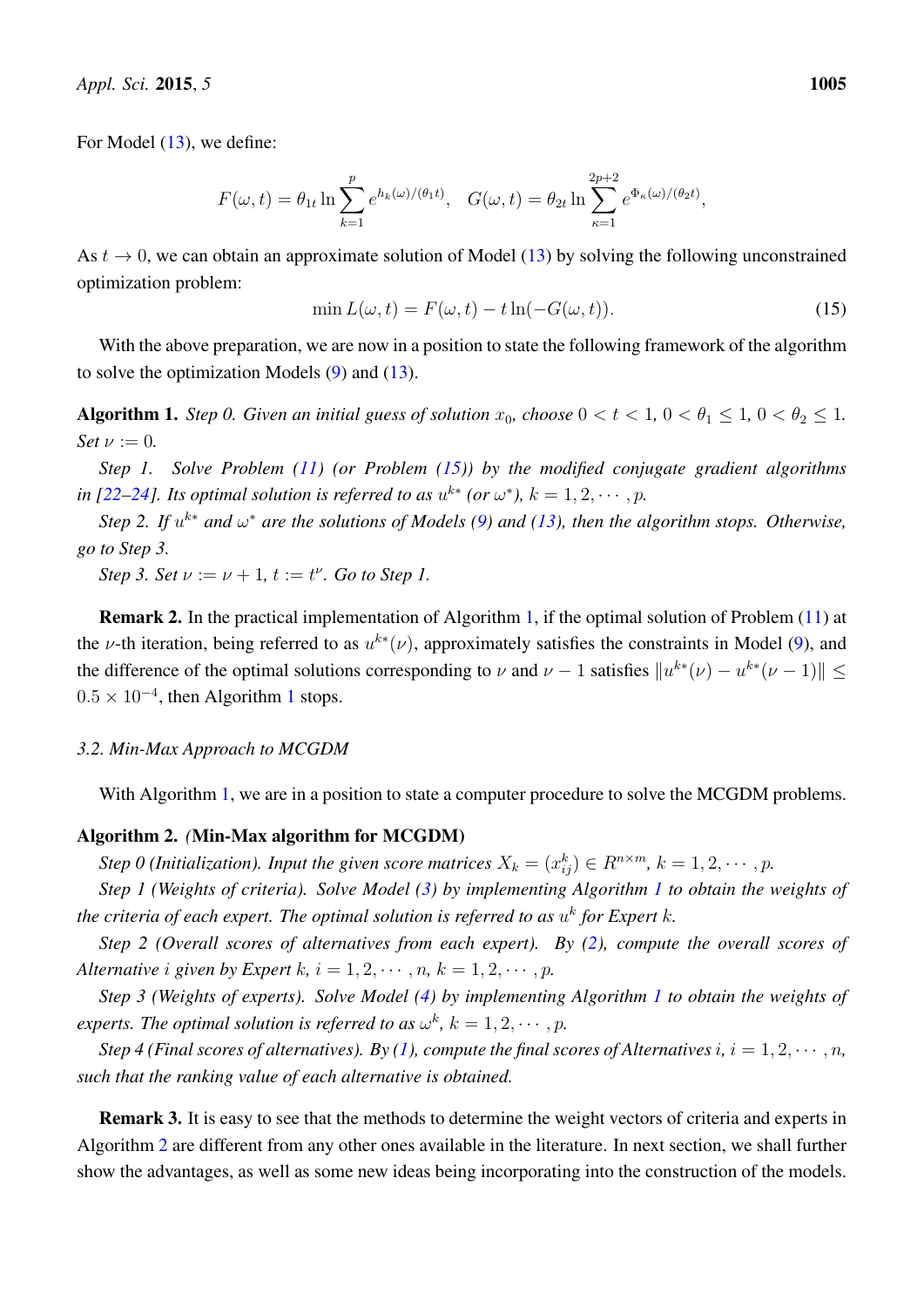## <span id="page-8-0"></span>4. Numerical Experiments and Applications

In this section, we will apply the models and algorithm in some practical problems, especially in comparison with the existing approaches.

For all the algorithms, the codes of computer procedures are written in MATLAB and are implemented on Lenovo PC with a 2.9-GHz CPU processor (made in Beijing, China), 4 GB RAM memory and the Windows 7 operation system (made by Microsoft Corporation, Redmond, WA, USA).

## *4.1. Weights of the Criteria by Model [\(3\)](#page-3-0)*

<span id="page-8-2"></span>We first present a simple example of score matrices, which is directly from [\[8\]](#page-16-7) (see Table [2\)](#page-8-2). With the same score matrices, we intend to study the difference between our method and the existing methods when they are applied to determine the weights of criteria.

| <b>Alternatives</b> | DM <sub>1</sub> |       |       |                | DM <sub>2</sub> |       |                | DM <sub>3</sub> |       |  |
|---------------------|-----------------|-------|-------|----------------|-----------------|-------|----------------|-----------------|-------|--|
|                     | $c_1$           | $c_2$ | $c_3$ | c <sub>1</sub> | c <sub>2</sub>  | $c_3$ | c <sub>1</sub> | $c_2$           | $c_3$ |  |
| A <sub>1</sub>      | 0.24            | 0.33  | 0.43  | 0.40           | 0.20            | 0.40  | $0.15$ 0.24    |                 | 0.61  |  |
| $A_2$               | 0.30            | 0.35  | 0.35  | 0.45           | 0.18            | 0.37  | 0.28           | 0.16            | 0.56  |  |
| $A_3$               | 0.28            | 0.33  | 0.39  | 0.35           | 0.25            | 0.40  | 0.23           | 0.44            | 0.33  |  |
| $A_4$               | 0.42            | 0.26  | 0.32  | 0.25           | 0.40            | 0.35  | 0.35           | 0.20            | 0.45  |  |
| A <sub>5</sub>      | 0.25            | 0.32  | 0.43  | 0.30           | 0.30            | 0.40  | 0.44           | 0.18            | 0.38  |  |

Table 2. Score matrices.

By solving Model [\(3\)](#page-3-0) and implementing the computing procedures of the other three methods (VCM, EBM and DBM) in Appendix, we can obtain the weights of the different criteria for each expert. Numerical results are reported in Table [3.](#page-8-1)

| Table 3. Weights of the criteria. |  |  |  |
|-----------------------------------|--|--|--|
|-----------------------------------|--|--|--|

<span id="page-8-1"></span>

| <b>Method</b> | $u^1(\mathbf{DM}_1)$     | $u^2$ ( DM <sub>2</sub> ) | $u^3$ (DM <sub>3</sub> ) |
|---------------|--------------------------|---------------------------|--------------------------|
| VCM           | (0.5082, 0.2255, 0.2663) | (0.3658, 0.5371, 0.0971)  | (0.3479, 0.4222, 0.2299) |
| EBM           | (0.6599, 0.1442, 0.1959) | (0.3200, 0.6574, 0.0226)  | (0.3702, 0.4712, 0.1586) |
| <b>DBM</b>    | (0.3719, 0.3806, 0.2223) | (0.4306, 0.3103, 0.2591)  | (0.4013, 0.2014, 0.3973) |
| Min-Max       | (0.3300, 0.2948, 0.3752) | (0.3500, 0.2900, 0.3600)  | (0.2728, 0.2779, 0.4493) |

From the results in Table [3,](#page-8-1) it is easy to compute the range of the weights of criteria given by all experts. For the four methods (VCM, EBM, DBM and Min-Max), these ranges are 0.44, 0.6348, 0.1999 and 0.1765, respectively. Clearly, the weights of criteria given by our model are the most uniform, as well as being helpful to rank the alternatives. In other words, in order to rank the alternatives, the other methods have to allocate a relatively large weight to a criterion and a small one to another criterion.

For the obtained weights of criteria in Table [3,](#page-8-1) Table [1](#page-4-0) in Section [2](#page-3-1) has reported the values of the objective function in Model [\(3\)](#page-3-0) corresponding to these weights, respectively. Since the values of the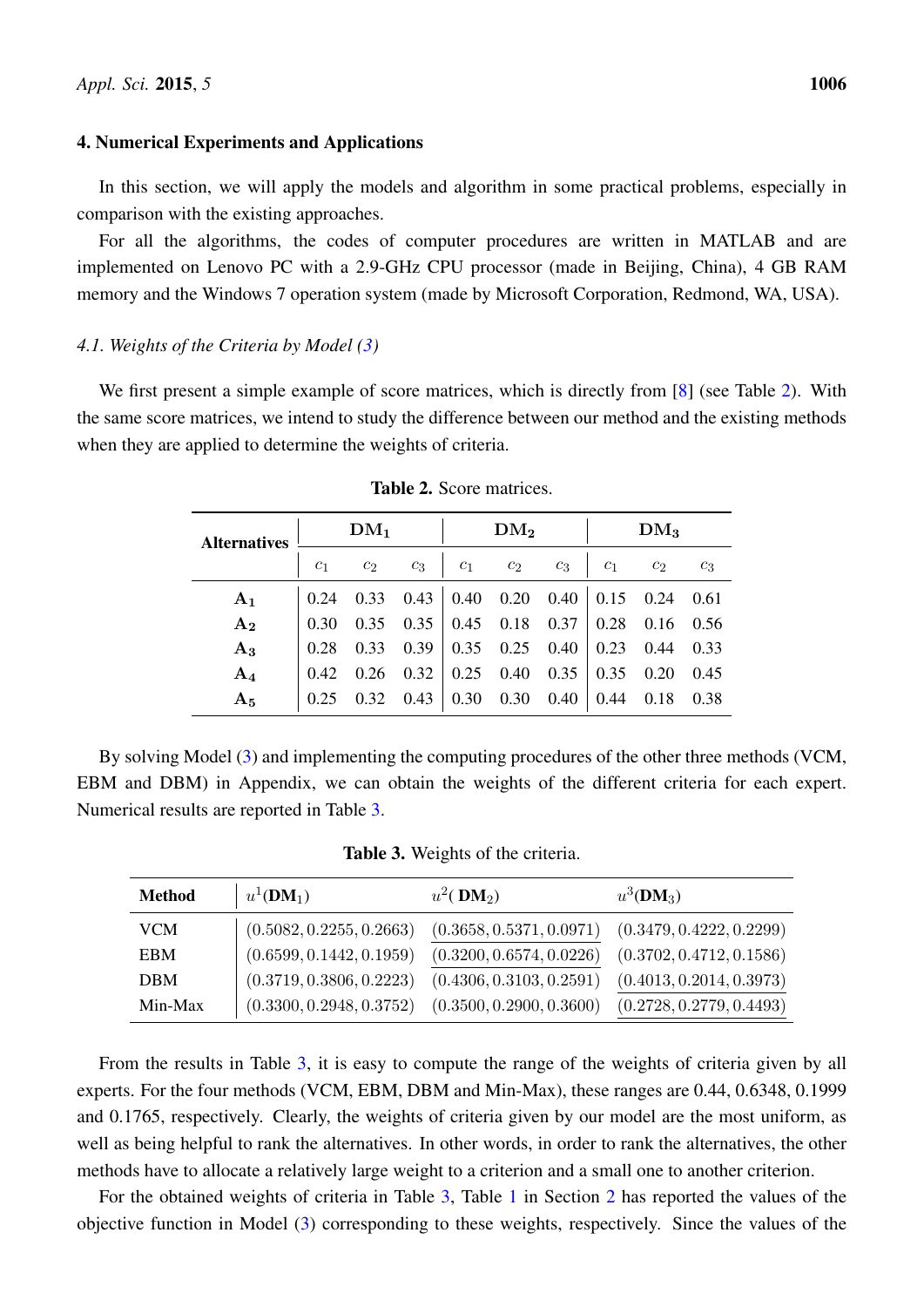objective function reflect the evaluation uniformity of each expert on the same criteria, the last row in Table [1](#page-4-0) demonstrates that our method (Min-Max) outperforms all of the other three methods from the viewpoint of uniformity. In addition, DBM seems to be better than VCM and EBM.

<span id="page-9-1"></span>By virtue of the criterion weights obtained from Model [\(3\)](#page-3-0), we can calculate the overall score matrix of all the alternatives by each expert (see Table [4\)](#page-9-1).

| Alternatives   | $\rm DM_1$ | $\rm DM_2$             | $DM_3$ |
|----------------|------------|------------------------|--------|
| $A_1$          |            | 0.3378  0.3420  0.3817 |        |
| $A_2$          |            | 0.3335  0.3429  0.3725 |        |
| $A_3$          | 0.3360     | 0.3390 0.3333          |        |
| $A_4$          | 0.3353     | 0.3295 0.3532          |        |
| A <sub>5</sub> | 0.3382     | 0.3360                 | 0.3408 |

Table 4. Score matrix of alternatives by each expert.

# <span id="page-9-0"></span>*4.2. Weights of the Experts by Model [\(4\)](#page-4-1)*

Next, we intend to study what the difference between our method and the existing methods is in determining the weights of experts.

<span id="page-9-2"></span>For the same overall score matrix of the alternatives from each expert, we will compute the weights of experts by Model [\(4\)](#page-4-1) in this paper and Model [\(6\)](#page-5-1) in [\[8\]](#page-16-7), respectively. In Table [5,](#page-9-2) we first fix an overall score matrix, which is the same as in [\[8\]](#page-16-7), to make a comparison between our method and that in [8].

| Alternatives $\overline{\rm DM_1}$ $\overline{\rm DM_2}$ |        |                        | $DM_3$ |
|----------------------------------------------------------|--------|------------------------|--------|
| A <sub>1</sub>                                           |        | 0.3058  0.2983  0.3009 |        |
| A <sub>2</sub>                                           | 0.3239 | 0.3030 0.3066          |        |
| $A_3$                                                    |        | 0.3176  0.3052  0.3338 |        |
| $A_4$                                                    | 0.3573 | 0.3385 0.3196          |        |
| $A_5$                                                    |        | 0.3085  0.3122  0.3277 |        |

Table 5. Overall score matrix of experts.

Using Algorithm [1](#page-7-1) to solve Model [\(4\)](#page-4-1), we obtain the weights of experts:

$$
w = (0.4823, 0.3325, 0.3333)^T.
$$

With the function "fmincon" in MATLAB to solve Model [\(6\)](#page-5-1), the weight vector of experts is:

$$
\bar{w} = (0.3342, 0.0300, 0.4877)^T.
$$

Corresponding to w and  $\bar{w}$ , we compute the errors of the experts between the actual vector of evaluations and the ideal one for all of the experts. The error vector of the three experts by our Model  $(4)$  is:

 $(0.5933, 0.5929, 0.5957) \times 10^{-3}$ .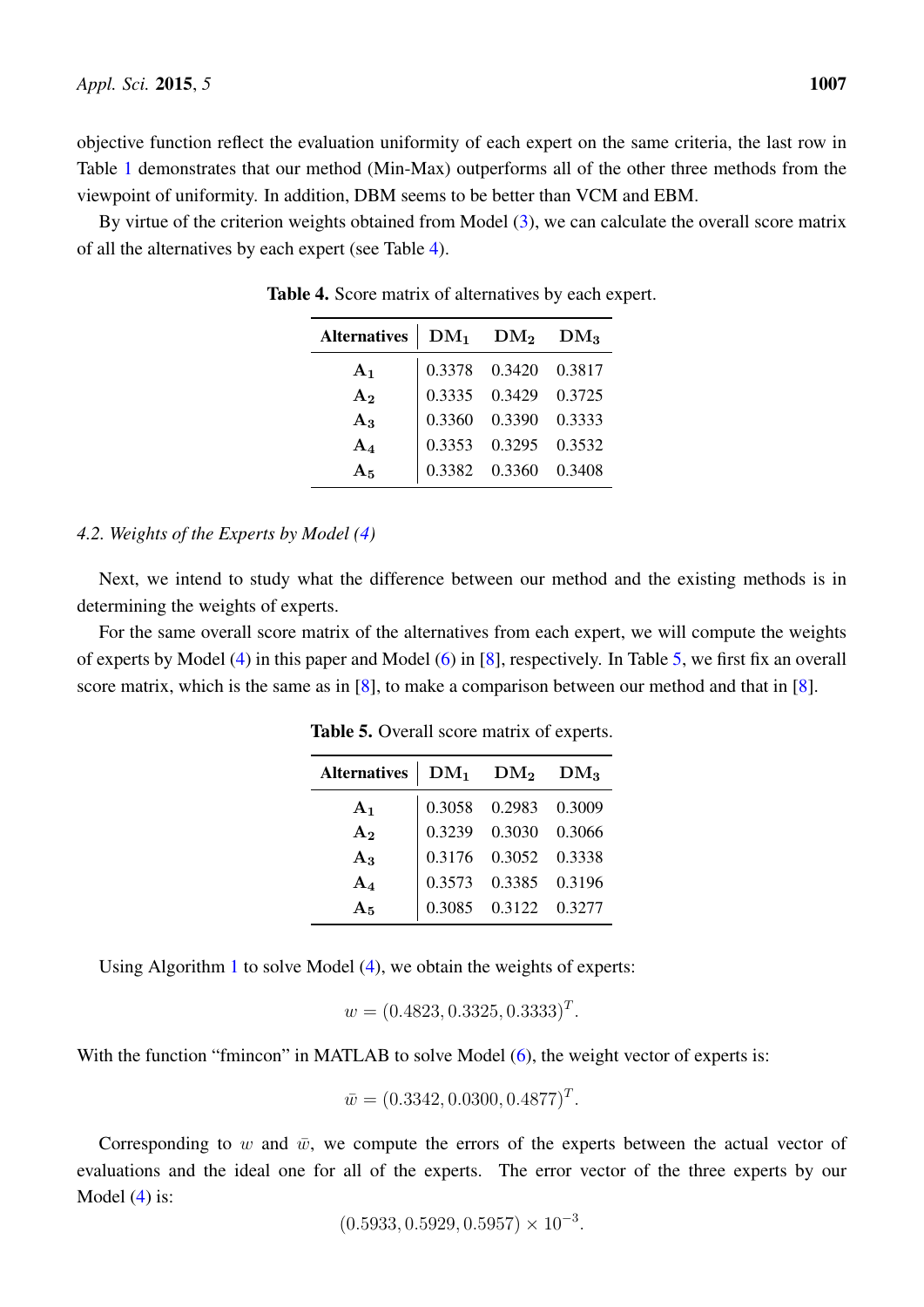The error vector by Model [\(6\)](#page-5-1) is:

 $(0.6005, \underline{0.2751}, \underline{0.7328}) \times 10^{-3}$ .

The ranges of the two error vectors are  $2.8 \times 10^{-6}$  and  $4.577 \times 10^{-4}$ , respectively. This indicates that by our method, the obtained overall scores for each alternative can reflect the evaluations of the experts as many as possible.

<span id="page-10-0"></span>However, the different weights of experts obtained by the above two methods do not seriously affect the final scores of the alternatives for the fixed initial score matrix in Table [5.](#page-9-2) Actually, Table [6](#page-10-0) shows that the ranking is the same by the two methods.

| <b>Alternatives</b> | <b>DBM</b> [8] |      | Min-Max       |      |  |
|---------------------|----------------|------|---------------|------|--|
|                     | <b>Result</b>  | Rank | <b>Result</b> | Rank |  |
| $A_1$               | 0.3016         | 5    | 0.3032        | 5    |  |
| A <sub>2</sub>      | 0.3110         | 4    | 0.3148        |      |  |
| $A_3$               | 0.3188         | 2    | 0.3251        | 2    |  |
| $A_4$               | 0.3384         |      | 0.3384        |      |  |
| $\rm A_5$           | 0.3161         | 3    | 0.3180        | 3    |  |

Table 6. Rank of alternatives.

## *4.3. Application in a Machine Selection Problem*

We now apply our method to study a machine selection problem for a manufacturing company, which is engaged in manufacturing precision machined components required for automotive and general engineering industries, such as automobile industries and textile machine manufacturers.

To meet the customer demand, it is important to enhance the manufacturing capability of the company. The machine selection problem is to select the best machine from the set of some feasible alternative proposals. To make the best selection, three criteria, flexibility, quality and productivity, will be taken into consideration to evaluate the various alternative machines. In addition, four experts from inside and outside the company are involved in the decision-making process. We suppose that the initial score matrices by all the experts are given in Table [7](#page-11-0) (also see [\[7\]](#page-16-6)).

We implement Algorithm [2](#page-7-2) to solve the above machine selection problem. From Steps 1 and 2 of Algorithm [2,](#page-7-2) we obtain the overall score matrix of the four experts in Table [8,](#page-11-1) where  $DM_i$ ,  $i = 1, 2, 3, 4$ , denote the i-th decision-maker.

From Steps 3 and 4 of Algorithm [2,](#page-7-2) the final rank of the alternatives is obtained (see Table [9\)](#page-11-2), where IDNN represents the improved decision neural network method in [\[7\]](#page-16-6).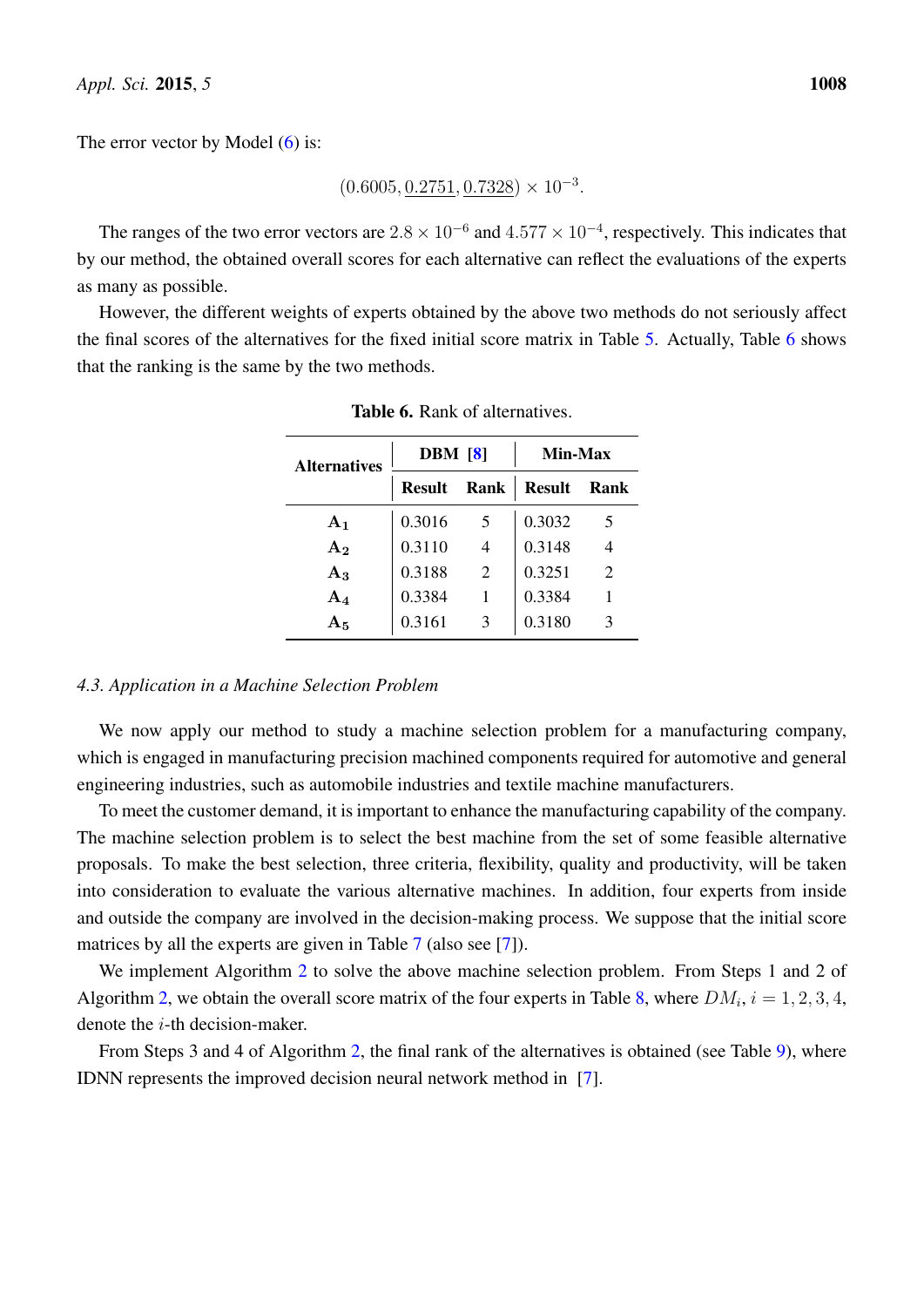<span id="page-11-0"></span>

| <b>Alternatives</b> | DM <sub>1</sub> |       |       |                | DM <sub>2</sub> |       |                | DM <sub>3</sub> |       |                | DM <sub>4</sub> |       |  |
|---------------------|-----------------|-------|-------|----------------|-----------------|-------|----------------|-----------------|-------|----------------|-----------------|-------|--|
|                     | c <sub>1</sub>  | $c_2$ | $c_3$ | c <sub>1</sub> | $c_2$           | $c_3$ | c <sub>1</sub> | $c_2$           | $c_3$ | c <sub>1</sub> | $c_2$           | $c_3$ |  |
| A <sub>1</sub>      | 0.31            | 0.20  | 0.49  | 0.20           | 0.40            | 0.40  | 0.80           | 0.10            | 0.10  | 0.30           | 0.50            | 0.20  |  |
| $A_2$               | 0.35            | 0.14  | 0.51  | 0.30           | 0.20            | 0.50  | 0.40           | 0.10            | 0.50  | 0.20           | 0.40            | 0.40  |  |
| $A_3$               | 0.32            | 0.16  | 0.52  | 0.40           | 0.10            | 0.50  | 0.30           | 0.20            | 0.50  | 0.80           | 0.10            | 0.10  |  |
| $A_4$               | 0.28            | 0.28  | 0.44  | 0.30           | 0.50            | 0.20  | 0.25           | 0.45            | 0.30  | 0.40           | 0.40            | 0.20  |  |
| $A_5$               | 0.40            | 0.20  | 0.40  | 0.10           | 0.70            | 0.20  | 0.20           | 0.60            | 0.20  | 0.30           | 0.05            | 0.65  |  |
| $A_6$               | 0.45            | 0.15  | 0.40  | 0.15           | 0.80            | 0.05  | 0.20           | 0.70            | 0.10  | 0.15           | 0.80            | 0.05  |  |
| $A_7$               | 0.25            | 0.25  | 0.50  | 0.80           | 0.10            | 0.10  | 0.30           | 0.30            | 0.40  | 0.10           | 0.70            | 0.20  |  |
| $A_8$               | 0.30            | 0.29  | 0.41  | 0.30           | 0.05            | 0.65  | 0.30           | 0.05            | 0.65  | 0.40           | 0.10            | 0.50  |  |
| $\mathbf{A_9}$      | 0.28            | 0.18  | 0.54  | 0.40           | 0.40            | 0.20  | 0.20           | 0.40            | 0.40  | 0.30           | 0.20            | 0.50  |  |

Table 7. Initial score matrices.

<span id="page-11-1"></span>Table 8. Overall score matrix with the Min-Max model.

| <b>Alternatives</b> | $DM_1$ | DM <sub>2</sub> | $DM_3$ | $DM_4$ |
|---------------------|--------|-----------------|--------|--------|
| A <sub>1</sub>      | 0.3690 | 0.3241          | 0.3895 | 0.3500 |
| $\rm A_2$           | 0.3800 | 0.3121          | 0.3332 | 0.3241 |
| $A_3$               | 0.3780 | 0.3126          | 0.3232 | 0.3656 |
| $A_4$               | 0.3520 | 0.3500          | 0.3264 | 0.3506 |
| $A_5$               | 0.3600 | 0.3488          | 0.3255 | 0.2931 |
| $A_6$               | 0.3675 | 0.3681          | 0.3295 | 0.3681 |
| $A_7$               | 0.3625 | 0.3656          | 0.3273 | 0.3488 |
| $A_8$               | 0.3475 | 0.2931          | 0.3170 | 0.3126 |
| $A_9$               | 0.3770 | 0.3506          | 0.3173 | 0.3121 |

<span id="page-11-2"></span>Table 9. Ranking in the machine selection problem.

| <b>Alternatives</b> | Min-Max |                | <b>IDNN</b> $[7]$ |                |  |
|---------------------|---------|----------------|-------------------|----------------|--|
|                     | Score   | Rank           | <b>Score</b>      | Rank           |  |
| A <sub>1</sub>      | 0.3597  | 1              | 0.29524           | 5              |  |
| A <sub>2</sub>      | 0.3439  | 7              | 0.24729           | 8              |  |
| $A_3$               | 0.3462  | 5              | 0.24971           | 9              |  |
| $A_4$               | 0.3452  | 6              | 0.34454           | 3              |  |
| $A_5$               | 0.3403  | 8              | 0.36659           | $\overline{2}$ |  |
| $A_6$               | 0.3587  | $\overline{2}$ | 0.38320           | 1              |  |
| $A_7$               | 0.3532  | 3              | 0.29408           | 6              |  |
| ${\rm A}_8$         | 0.3213  | 9              | 0.25101           |                |  |
| $A_9$               | 0.3475  | 4              | 0.30524           |                |  |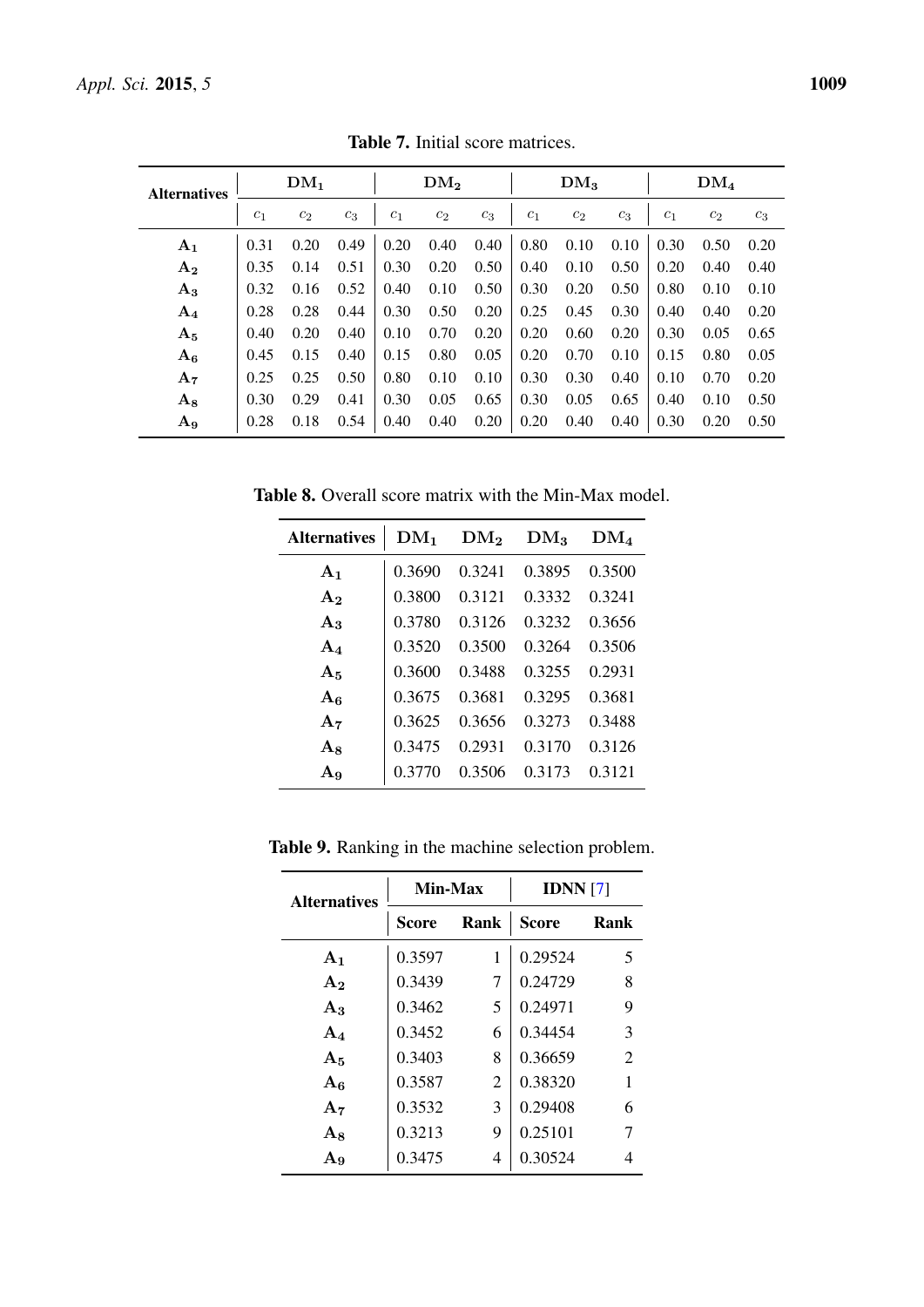## *4.4. Application in Chemical Spill Emergency Management*

At the end of this section, we will verify the effectiveness of Algorithm [2](#page-7-2) by solving a practical problem of chemical spill emergency decision-making.

All of the relevant data are from the "Community Contact" emergency exercise organized by the Brandon Emergency Support Team (BSET), held on Wednesday, 21 June 2006, in Brandon, Manitoba (also see [\[25\]](#page-17-15)). In this exercise, there are four key experts, including the Brandon Police Service ( $DM_1$ ), the Brandon Fire Division ( $DM_2$ ), the Western Manitoba Hazardous Materials Technical Team ( $DM_3$ ) and the Brandon School Division  $(DM_4)$ , as a GDM framework. They are required to evaluate six emergency response alternatives  $A_i$  ( $i = 1, 2, \dots, 6$ ) under three criteria  $C_j$  ( $j = 1, 2, 3$ ).  $C_1$  represents physiological discomfort;  $C_2$  represents emergency cost; and  $C_3$  represents the safety criterion (in terms of the expected number of lives saved). During the release of hazardous airborne material, the "shelter-in-place alternative"  $(A_1)$  is the practice of staying inside (or going indoors as quickly as possible) and moving to an area of maximum safety. On the other hand, "evacuation" involves transporting the victims to a nearby destination  $(A_2)$  or the more distant Brandon Keystone Center  $(A_3)$ .  $A_1$ , followed by  $A_2$ , gives rise to the fourth alternative of sheltering in place followed by an evacuation to a nearby location, which is referred to as  $A_4$ . If  $A_1$  is followed by  $A_3$ , an alternative of sheltering-in-place followed by an evacuation to the Keystone Center, it is named  $A_5$ . Finally,  $A_6$  is the alternative of "do-nothing".

<span id="page-12-0"></span>Table [10](#page-12-0) shows the initial score matrices.

|                | DM <sub>1</sub><br><b>Alternatives</b> |       |       | DM <sub>2</sub> |       |             | DM <sub>3</sub> |       |       | DM <sub>4</sub> |       |       |
|----------------|----------------------------------------|-------|-------|-----------------|-------|-------------|-----------------|-------|-------|-----------------|-------|-------|
|                | $c_1$                                  | $c_2$ | $c_3$ | $c_1$           | $c_2$ | $c_3$       | $c_1$           | $c_2$ | $c_3$ | c <sub>1</sub>  | $c_2$ | $c_3$ |
| $A_1$          |                                        |       |       | 0.15            |       | $0.25$ 0.15 | 0.20            | 0.67  | 0.25  |                 |       |       |
| A <sub>2</sub> | 0.55                                   | 0.75  | 0.20  | 0.20            | 0.20  | 0.05        | 0.50            | 0.22  | 0.25  | 0.45            | 0.44  | 0.20  |
| $A_3$          | 0.45                                   | 0.25  | 0.80  | 0.20            | 0.15  | 0.05        | 0.30            | 0.11  | 0.50  | 0.25            | 0.33  | 0.20  |
| $A_4$          |                                        |       |       | 0.10            | 0.10  | 0.30        |                 |       |       | 0.20            | 0.22  | 0.40  |
| $A_5$          |                                        |       |       | 0.10            | 0.05  | 0.40        |                 |       |       | 0.10            | 0.11  | 0.20  |
| $A_6$          |                                        |       |       | 0.25            | 0.25  | 0.05        |                 |       |       |                 |       |       |

Table 10. Initial score matrices in emergency management.

Different from ordinary score matrices, the information of the score matrices in Table [10](#page-12-0) is incomplete. Since Model [\(3\)](#page-3-0) does not depend on the completeness of the initial information, we can obtain the overall score matrix of the four experts by Steps 1 and 2 of Algorithm [2](#page-7-2) (see Table [11\)](#page-13-0) as follows.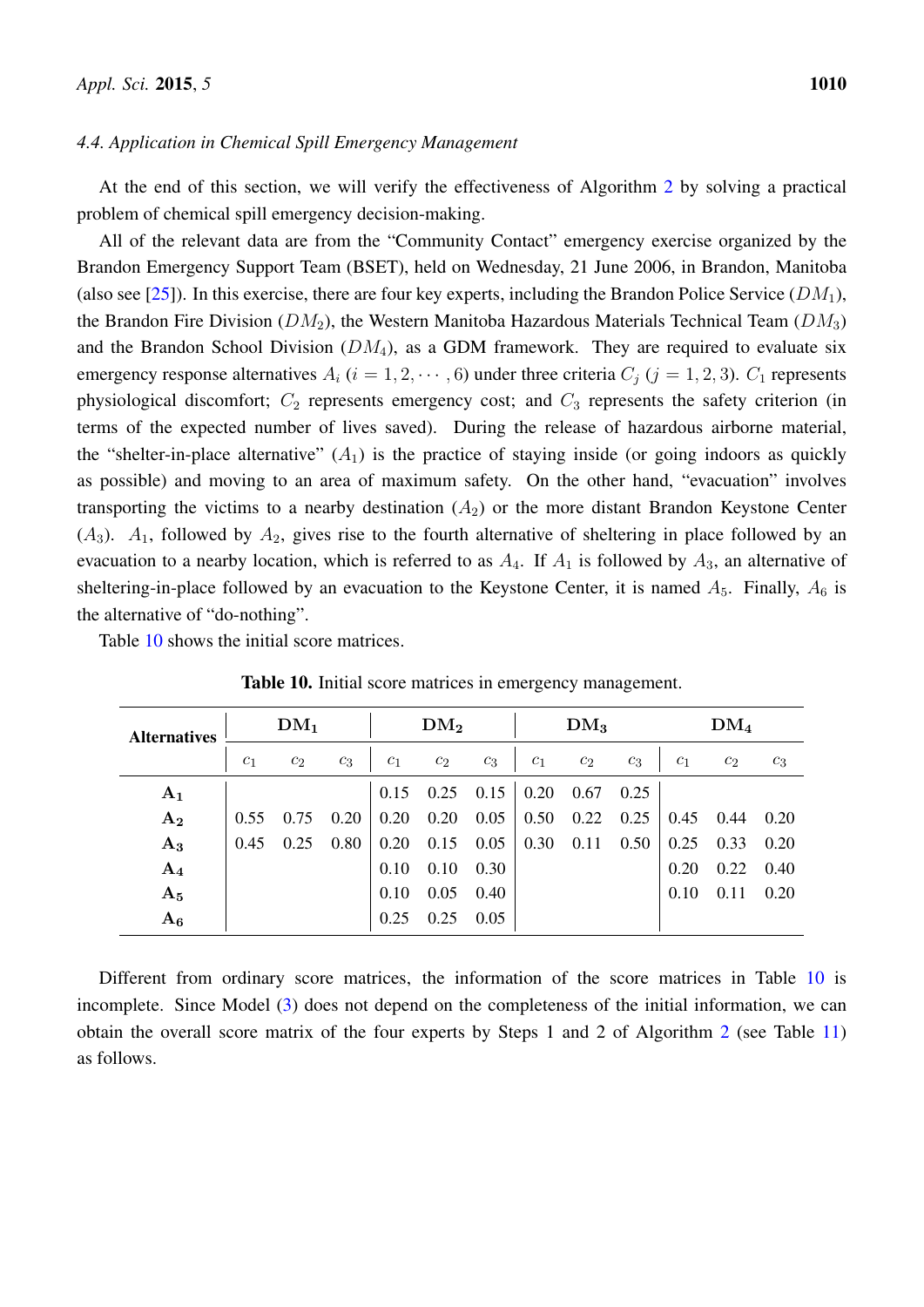| <b>Alternatives</b> |     | $DM_1$ $DM_2$ $DM_3$ |               | DM <sub>4</sub> |
|---------------------|-----|----------------------|---------------|-----------------|
| A <sub>1</sub>      |     |                      | 0.1773 0.3966 |                 |
| A <sub>2</sub>      | 0.5 |                      | 0.1386 0.3046 | 0.3680          |
| $A_3$               | 0.5 | 0.1250               | 0.2988        | 0.2619          |
| $A_4$               |     | 0.1818               |               | 0.2697          |
| A <sub>5</sub>      |     | 0.2091               |               | 0.1349          |
| A6                  |     | 0.1682               |               |                 |

<span id="page-13-0"></span>Table 11. Score matrix of the alternatives for each expert.

For the defective score matrix of the alternatives from the experts, we modify Model [\(4\)](#page-4-1) by:

<span id="page-13-1"></span>
$$
\min_{w} \max_{1 \le k \le p} \left\{ \sum_{i=1}^{n} b_{ik} \left( a_{ik} - \sum_{k=1}^{p} \frac{w_k a_{ik}}{\sum_{k=1}^{p} w_k b_{ik}} \right)^2 \right\}
$$
\ns.t.

\n
$$
\sum_{k=1}^{p} w_k = 1,
$$
\n
$$
0 \le w_k \le 1, \quad k = 1, 2, \cdots, p,
$$
\n(16)

where:

$$
b_{ik} = \begin{cases} 0, & \text{if } a_{ik} \text{ is defective;} \\ 1, & \text{if } a_{ik} \text{ is given.} \end{cases}
$$

<span id="page-13-2"></span>In Step 3 of Algorithm [2,](#page-7-2) we solve Model [\(16\)](#page-13-1) to obtain the weights of experts. Then, the final rank of the alternatives is obtained as in Table [12.](#page-13-2)

| <b>Alternatives</b> | Min-Max      |                             | GANP $[25]$  |                | <b>DBM</b> [8] |                |
|---------------------|--------------|-----------------------------|--------------|----------------|----------------|----------------|
|                     | <b>Score</b> | Rank                        | <b>Score</b> | Rank           | <b>Score</b>   | Rank           |
| $A_1$               | 0.1131       | 3                           | 0.1455       | 4              | 0.1350         | 4              |
| A <sub>2</sub>      | 0.3190       |                             | 0.1406       | 6              | 0.2670         | $\overline{2}$ |
| $A_3$               | 0.3123       | $\mathcal{D}_{\mathcal{A}}$ | 0.1446       | 5              | 0.3037         |                |
| ${\bf A_4}$         | 0.0831       | 5                           | 0.2263       | 1              | 0.1381         | 3              |
| $A_5$               | 0.09561      | 4                           | 0.1898       | $\overline{2}$ | 0.1070         | 5              |
| $A_6$               | 0.0769       | 6                           | 0.1535       | 3              | 0.0570         | 6              |

Table 12. Final optimal decisions.

In Table [12,](#page-13-2) we denote GANP the group analytic network process approach in  $[25]$ . The results in Table [12](#page-13-2) shows that there exists a ranking difference of the alternatives by the different methods. From the final alternative scores in Table [12,](#page-13-2) we can compute the standard deviations of these scores, which reflect the data dispersion. The standard deviations are 0.1161, 0.0343 and 0.0962, respectively. The result indicates that our method has the highest degree of discrimination for the alternatives.

Although we have reported that for the given same initial score matrix, the different weights of experts, obtained by Model [\(4\)](#page-4-1) in this paper and Model [\(6\)](#page-5-1) in [\[8\]](#page-16-7), respectively, seem not to seriously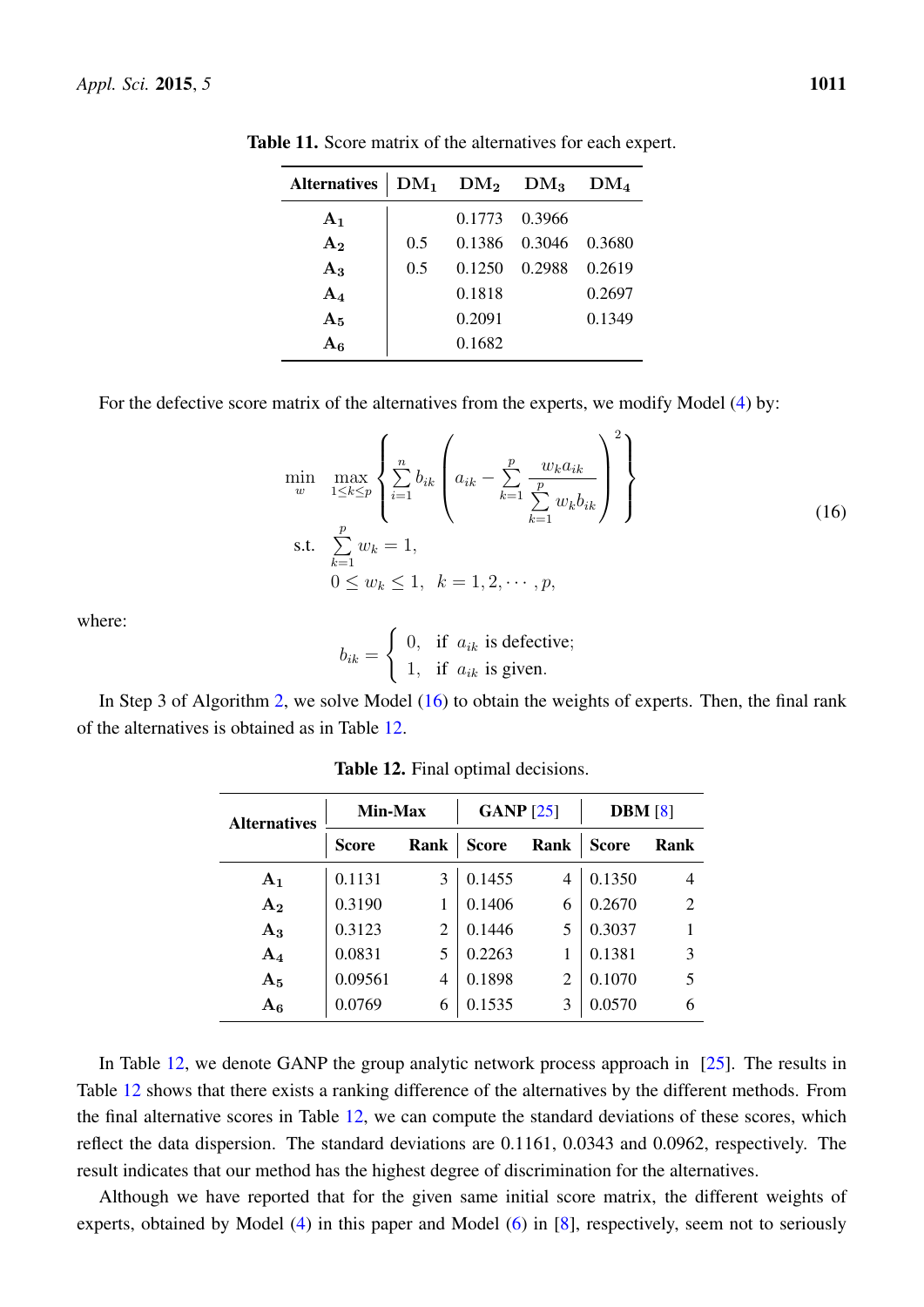affect the final ranking result for the alternatives, the different methods to determine the weights of criteria may result in a different ranking of the alternatives. Actually, by virtue of the optimization Model [\(3\)](#page-3-0), Table [12](#page-13-2) shows that the ranking result is different from those by the other methods. Furthermore, the difference between Min-Max and DBM is less than that between Min-Max and the method in [\[25\]](#page-17-15). In other words, construction of optimization models to determine the weights is more promising for offering a believable priority of the alternatives.

However, if we partition the ranking results into three groups according to the final scores in Table [12,](#page-13-2) then there exists a bit of similarity between Min-Max and DBM. The group ranked first is  $\{A_2, A_3\}$ ; the group ranked second is  $\{A_1, A_4, A_5\}$ ; and the third group is  $\{A_6\}$ . Table [12](#page-13-2) demonstrates that the method (Min-Max) in this paper and DBM in [\[8\]](#page-16-7) have the same partition.

# 5. Final Remarks

In this paper, two Min-Max models have been constructed to optimize the weights of criteria and the experts for multi-criteria group decision-making support. The obtained optimal weights of the criteria can minimize the maximal variation between the actual vector of evaluations and the ideal one for the alternatives. The optimal weights of experts can collect as many perspectives of the experts as possible, such that the difference of the experts in evaluating the same alternative reduces. To overcome the difficulty in solving the constrained Min-Max problems, an efficient algorithm has been developed to determine the optimal weights.

The numerical results indicate that the proposed Min-Max models more effectively solve the MCGDM problems, even in the case of the incomplete score matrices, compared to the existing methods. Actually, by our method, the evaluation uniformity of each expert on the same criteria can be guaranteed, and the final evaluation for each alternative is useful to collect the evaluations of all the experts as many as possible. It has also been proven that our method has the highest degree of discrimination for the alternatives.

#### Acknowledgments

This work was supported by the National Natural Science Foundation of China (Grant No. 71210003) and the Hunan Provincial Innovation Foundation For Postgraduate(CX2015B038).

The authors would like to express their thanks to the anonymous referees for their constructive comments on this paper, which have greatly improved its presentation.

# Author Contributions

Ming Chen contributed to the construction of model and the numerical computation. Zhong Wan contributed to the research plan, the development of algorithm and the manuscript preparation. Xiaohong Chen contributed to the result analysis and the improvement of presentation.

# Conflicts of Interest

All of the authors have declared that there is no conflict of interest.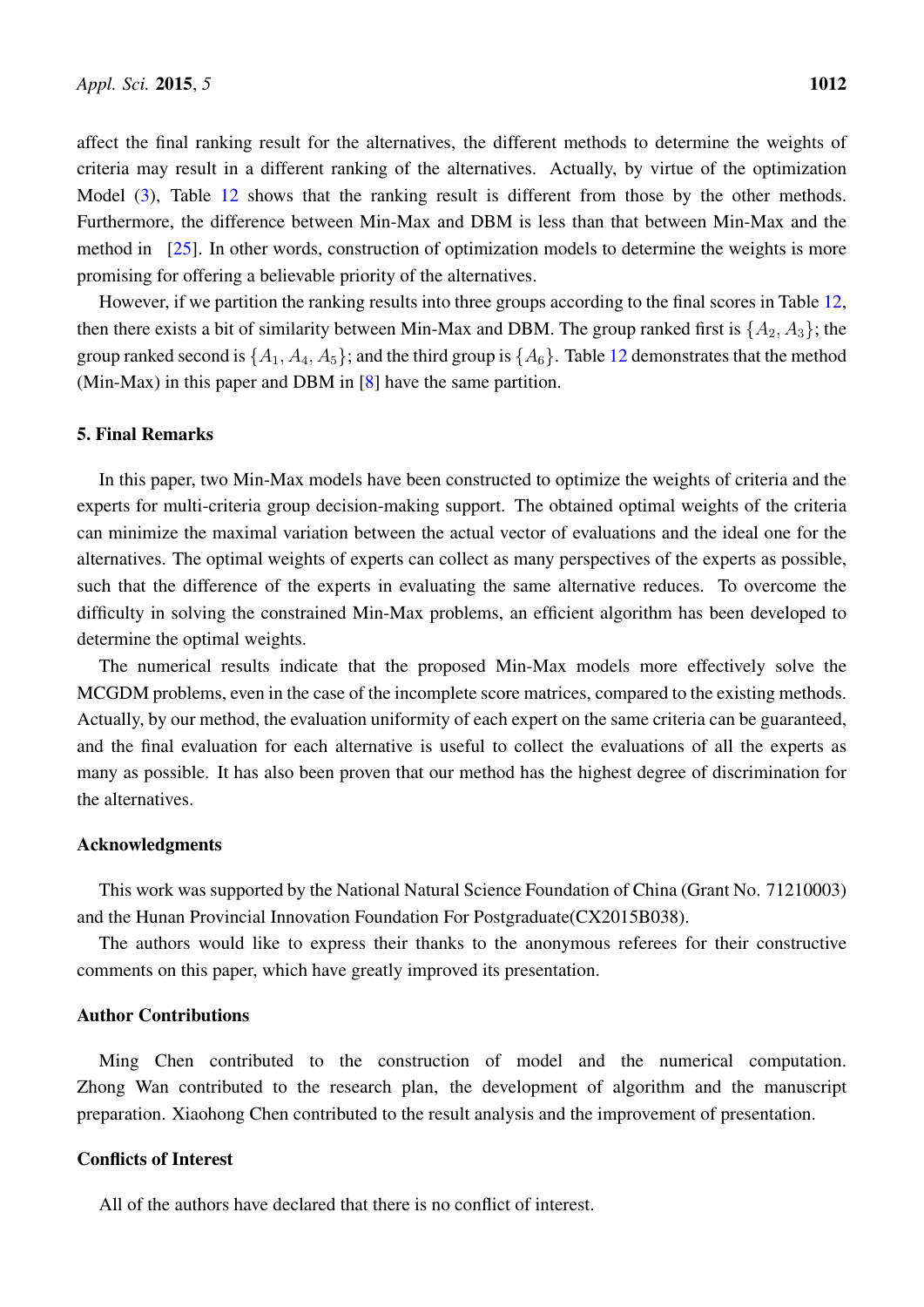## Appendix

## *Summary on Some Main Methods for the Determination of Weights*

In [\[6\]](#page-16-5), the variation coefficient method was presented to compute the weight of the criteria as follows.

Step 1 (Normalization). Each component of the evaluation matrix is normalized to a value in the interval  $[0, 1]$ :

<span id="page-15-0"></span>
$$
\hat{x}_{ij}^k = \frac{\hat{x}_{ij}^k - x_{ij}^k}{\sum_{i=1}^n x_{ij}^k}.
$$
\n(A1)

Step 2 (Averaging). For the *j*-th criterion, calculate the average value by:

$$
\overline{x_j^k} = \frac{1}{n} \sum_{i=1}^n \hat{x}_{ij}^k.
$$
 (A2)

Step 3 (Deviation). For the  $j$ -th criterion, calculate the standard deviation by:

$$
\Theta(x_j^k) = \sqrt{\frac{1}{n} \sum_{i=1}^n \left(\hat{x}_{ij}^k - \overline{x_j^k}\right)^2}.
$$
 (A3)

Step 4 (Weights of criteria). For the  $j$ -th criterion, calculate the weights of criteria by:

$$
u_j^k = \delta_j^k / \sum_{i=1}^n \delta_j^k,\tag{A4}
$$

where:

$$
\delta_j^k = \Theta(x_j^k) / \overline{x_j^k}.\tag{A5}
$$

In [\[7\]](#page-16-6), the entropy-based method was presented to choose the weights of criteria as follows. Step 1 (Normalization). Each component of the evaluation matrix is normalized by Equation [\(A1\)](#page-15-0).

Step 2 (Computation of entropy). For the  $j$ -th criterion, calculate the entropy by:

$$
En_j^k = -\lambda \sum_{i=1}^n \hat{x}_{ij}^k \log(\hat{x}_{ij}^k),
$$
\n(A6)

where:

$$
\lambda = 1/\log(m). \tag{A7}
$$

Step 3 (Weights of criteria). For the  $j$ -th criterion, calculate the weights of criteria by:

$$
u_j^k = (1 - En_j^k) / \sum_{j=1}^m (1 - En_j^k)
$$
 (A8)

In [\[8\]](#page-16-7), a distance-based method was presented to determine the criteria weights as follows.

Step 1 (Normalization). Each component of the evaluation matrix is normalized by Equation [\(A1\)](#page-15-0).

Step 2 (Classification of criteria). Denote  $J_1$  as the positive criteria (e.g., profit) and  $J_2$  as the negative criteria (e.g., cost). For the  $j$ -th criterion, compute its optimistic and pessimistic values by  $u^+ = (u_1^+, u_2^+, \cdots, u_m^+)$  and  $u^- = (u_1^-, u_2^-, \cdots, u_m^-)$ , where: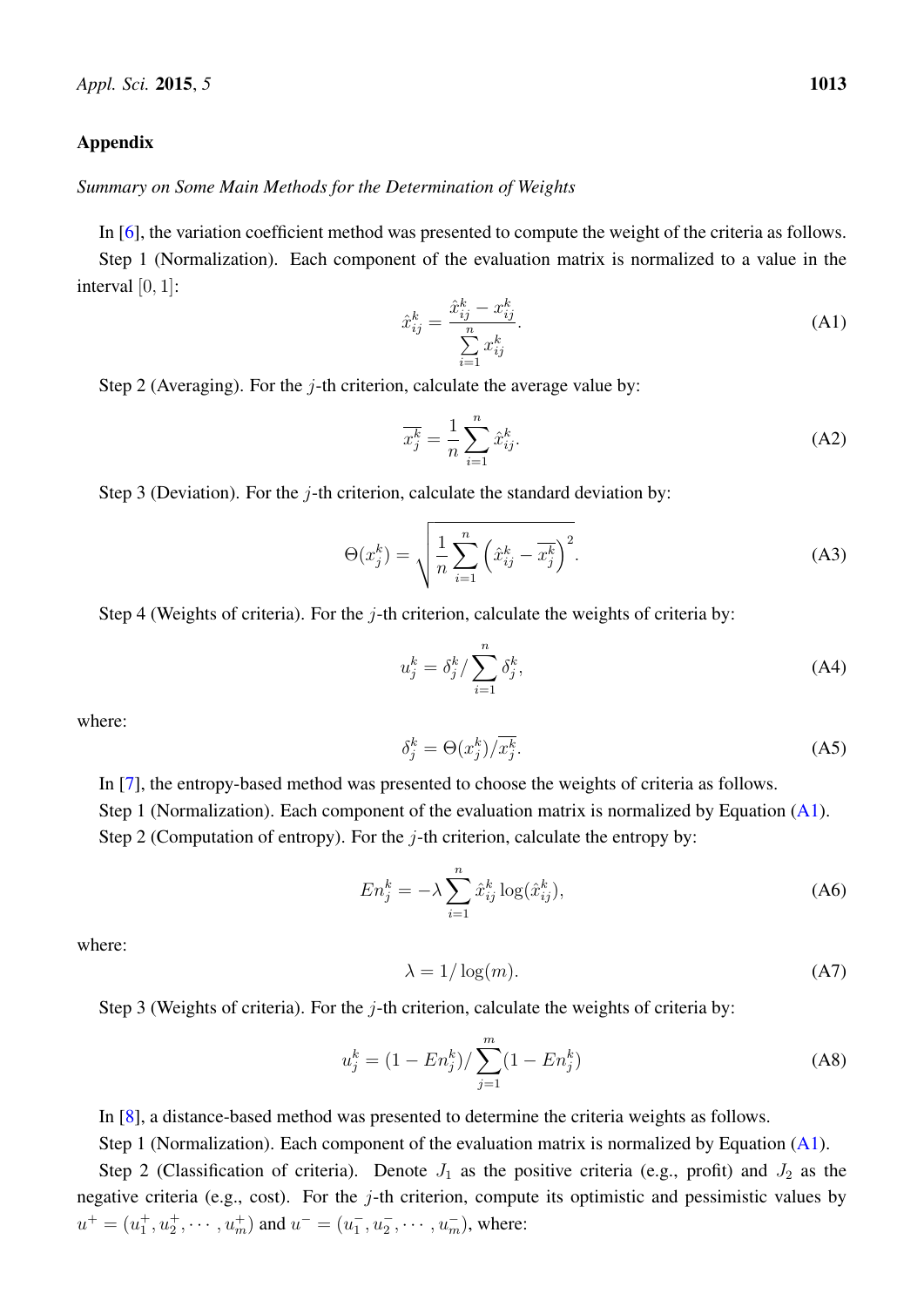$$
u_j^{+k} = \begin{cases} \max_{1 \le i \le n} \hat{x}_{ij}^k & j \in (J_1) \\ \min_{1 \le i \le n} \hat{x}_{ij}^k & j \in (J_2) \end{cases}
$$
 (A9)

$$
u_j^{-k} = \begin{cases} \min_{1 \le i \le n} \hat{x}_{ij}^k & j \in (J_1) \\ \max_{1 \le i \le n} \hat{x}_{ij}^k & j \in (J_2) \end{cases}
$$
 (A10)

Step 3 (Computation of deviation). For the  $j$ -th criterion, calculate the deviation by:

$$
d_j^{+k} = \sqrt{\sum_{i=1}^n (\hat{x}_{ij}^k - u_j^{+k})},
$$
\n(A11)

$$
d_j^{-k} = \sqrt{\sum_{i=1}^n (\hat{x}_{ij}^k - u_j^{-k})}.
$$
 (A12)

Step 4 (Weights of criteria). For the  $j$ -th criterion, calculate the weights of criteria by:

$$
u_j^k = \xi_j^k / \sum_{j=1}^m \xi_j^k,\tag{A13}
$$

where:

$$
\xi_j^k = d_j^{+k} / (d_j^{+k} + d_j^{-k}).\tag{A14}
$$

## References

- <span id="page-16-0"></span>1. Costa, C.A.B.; Oliveira, M.D. A multicriteria decision analysis model for faculty evaluation. *Omega* 2012, *40*, 424–436.
- <span id="page-16-1"></span>2. Ramanathan, R.; Ganesh, L.S. Group preference aggregation methods employed in AHP: An evaluation and an intrinsic process for deriving members' weightages. *Eur. J. Oper. Res.* 1994, *79*, 249–265.
- <span id="page-16-2"></span>3. Parreiras, R.O.; Ekel, P.Y.; Martini, J.S. A flexible consensus scheme for multicriteria group decision making under linguistic assessments. *Inf. Sci.* 2010, *180*, 1075–1089.
- <span id="page-16-3"></span>4. Bodily, S.E. A delegation process for combining individual utility functions. *Manag. Sci.* 1979, *25*, 1035–1041.
- <span id="page-16-4"></span>5. Xu, Z.S. A method for multiple attribute decision making with incomplete weight information in linguistic setting. *Knowl.-Based Syst.* 2007, *20* , 719–725.
- <span id="page-16-5"></span>6. Pomerol, J.C.; Romero, S.B. *Multicriteria Decision in Management: Principle and Practice*; Kluwer Academic Publishers: Dordrecht, Netherlands 2000.
- <span id="page-16-6"></span>7. Singh, R.K.; Choudhury, A.K.; Tiwari, M.K.; Shankar, R. Improved decision neural network (IDNN) based consensus method to solve a multi-objective group decision making problem. *Adv. Eng. Inform.* 2007, *21*, 335–348.
- <span id="page-16-7"></span>8. Yu, L.; Lai, K.K. A distance-based group decision-making methodology for multi-person multi-criteria emergency decision support. *Decis. Support Syst.* 2011, *51*, 307–315.